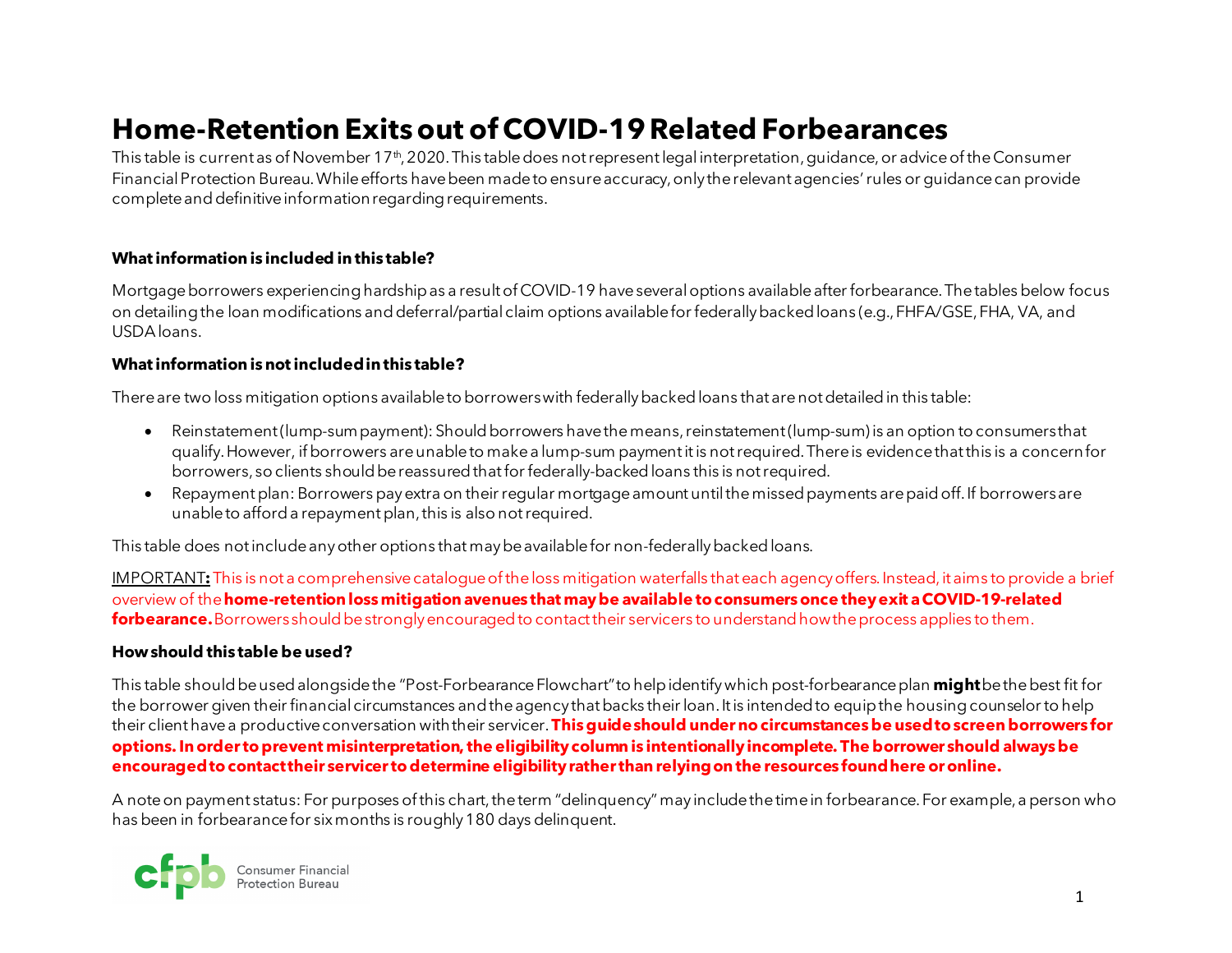| <b>Federal Housing Finance</b>         | <b>Federal Housing Administration</b>             | <b>Department of Veterans Affairs</b>           | <b>United States Department of</b>                |
|----------------------------------------|---------------------------------------------------|-------------------------------------------------|---------------------------------------------------|
| <b>Agency (FHFA): Fannie</b>           | (FHA)                                             | (VA)                                            | <b>Agriculture (USDA)</b>                         |
| <b>Mae/Freddie Mac</b>                 |                                                   |                                                 |                                                   |
| Reinstatement<br>$\bullet$             | Reinstatement<br>$\bullet$                        | Reinstatement<br>$\bullet$                      | Reinstatement<br>$\bullet$                        |
| <b>Repayment Plan</b><br>$\bullet$     | <b>Repayment Plan</b><br>$\bullet$                | <b>Repayment Plan</b><br>$\bullet$              | <b>Repayment Plan</b><br>$\bullet$                |
| <b>COVID-19 Payment</b><br>$\bullet$   | <b>National Emergency Standalone</b><br>$\bullet$ | Loan Modification: allows servicer<br>$\bullet$ | <b>Special Relief Measures: (for</b><br>$\bullet$ |
| <b>Deferral: option for</b>            | Partial Claim: a owner-occupant                   | to permanently modify the terms of              | borrowers current prior to                        |
| borrowers impacted by                  | borrower who receives a                           | the mortgage to reinstate the loan              | <b>COVID-19)</b>                                  |
| COVID-19 who can                       | forbearance for borrowers affected                | <b>Streamline Modification: allows</b>          | o Term Extension: the loan term                   |
| resume normal monthly                  | by the COVID-19 must be                           | servicers to extend permanent                   | may be extended an equal number                   |
| mortgage payments to                   | considered for this by the end of                 | payment relief when the borrower                | of months to the term of the                      |
| repay missed payments                  | the forbearance period. The                       | has not submitted a complete loss               | forbearance provided.                             |
| at the time the home is                | mortgage had to be current or less                | mitigation application.                         | o <b>Cap and Extend:</b> all arrearage            |
| sold, refinanced, or at                | than 30 Days past due as of March                 | <b>VA Affordable Modification:</b>              | should be capitalized, and term                   |
| maturity.                              | $1st$ , 2020.                                     | modification when other home                    | should be extended until the                      |
| <b>Flex Modification:</b><br>$\bullet$ | <b>Owner-OccupantLoan</b>                         | retention options are not feasible.             | payment is the same as prior to                   |
| intended for consumers                 | Modification: modifies the rate                   | VA Disaster Modification: allows<br>$\bullet$   | COVID.                                            |
| unable to resume normal                | and term of existing mortgage                     | servicers to offer a permanent                  | <b>ODisaster Mortgage Recovery</b>                |
| monthly payments and                   | <b>Combination Partial Claim and</b>              | modification of loan termsto                    | Advance: Arrearage should be                      |
| require additional                     | Loan Modification: allows for use                 | provide payment relief to impacted              | included in an MRA and borrower                   |
| assistance to retain the               | of a partial claim up to 30% of the               | delinquent borrowers when the                   | should continue making normal                     |
| property.                              | unpaid principal balance; other                   | borrower has not submitted a                    | contractual payments. Partial claim               |
|                                        | amounts owed are handled                          | complete loss mitigation                        | available to borrowersunable to                   |
|                                        | through a mortgage modification                   | application.                                    | meet targeted monthly payment                     |
|                                        | <b>Standard FHAHAMP</b><br>$\bullet$              | <b>Disaster Extend Modification:</b>            | with traditional loan modification                |
|                                        | <b>Combination Loan Modification</b>              | allows servicers to offer permanent             | options.                                          |
|                                        | and Partial Claim: borrowers that                 | payment relief by extending the                 | Loan Modification: for borrowers<br>$\bullet$     |
|                                        | do not qualify for other loss                     | maturity date, up to 12 months, to              | who have experienced a                            |
|                                        | mitigation programs and who have                  | impacted delinquent borrowers                   | permanent or long-term reduction                  |
|                                        | adequate debt-to-income ratios.                   | when the borrower has not                       | in income or an increase in                       |
|                                        |                                                   | submitted a complete loss                       | expenses, or who has recovered                    |
|                                        |                                                   | mitigation application.                         | from the cause of the default but                 |
|                                        |                                                   | <b>COVID-19 Deferment: allows</b><br>$\bullet$  | does not have enough income to                    |
|                                        |                                                   | borrowers to repay their missed                 | repay the arrearage through a                     |
|                                        |                                                   | payments through a partial claim                | repayment plan This option can                    |
|                                        |                                                   | at the end of their loan.                       | be combined with a partial claim if               |
|                                        |                                                   |                                                 | necessary.                                        |
|                                        |                                                   |                                                 |                                                   |

## **Summary Table: Home-Retention Loss Mitigation Options for COVID-19 Related Forbearances**

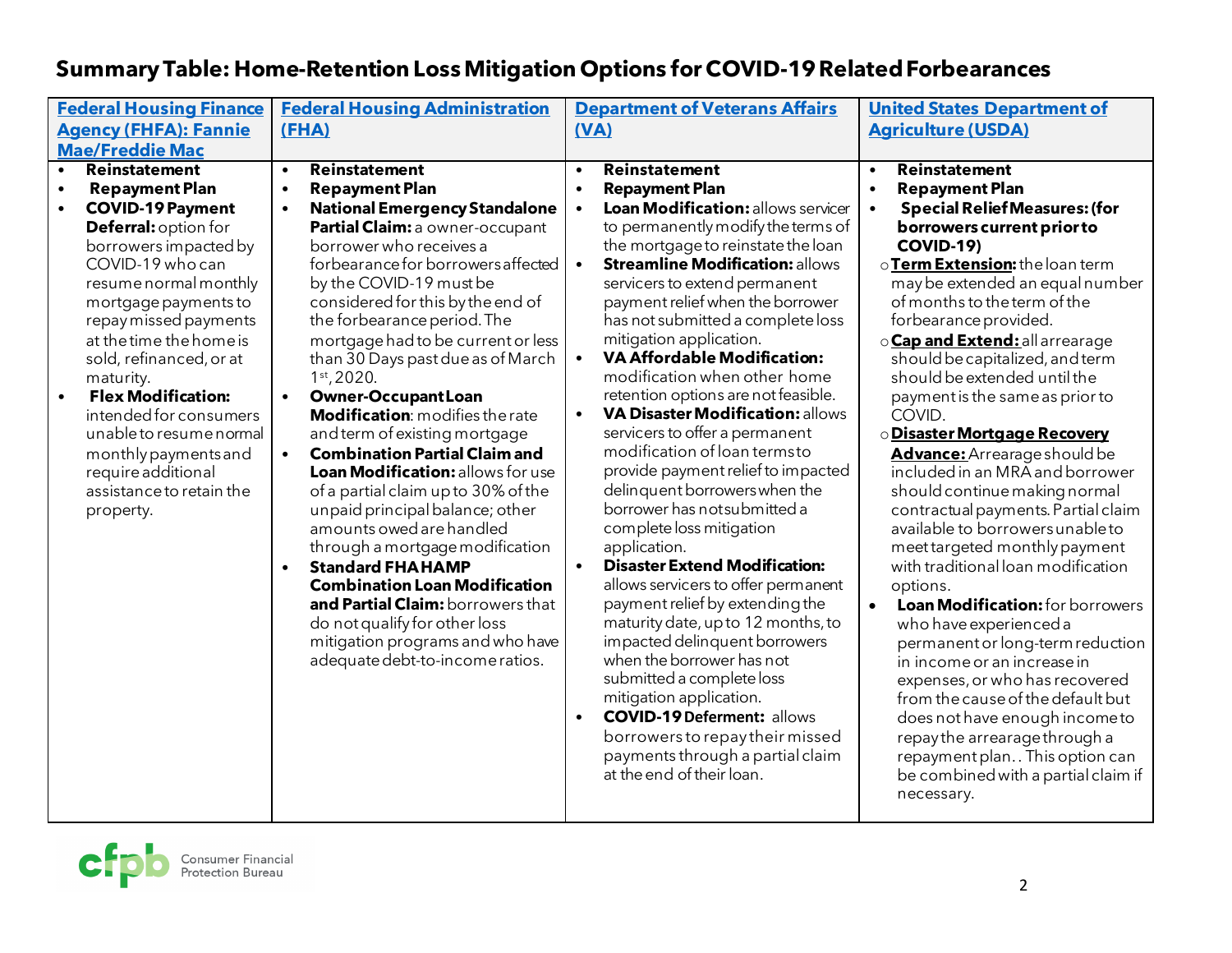### **Detailed Tables By Agency**

### <span id="page-2-0"></span>**FHFA: Fannie Mae/Freddie Mac** (Confirmed with FHFA 10/20) **Useful Links:**

- [Fannie Mae "Here to Help" Page](https://www.fanniemae.com/here-help-homeowners)
- [Fannie Mae Options after a Forbearance Plan Page](https://capmrkt.fanniemae.com/heretohelp/posts/options-after-a-forbearance-plan-or-resolved-covid-19-hardship/index.html?_ga=2.169206370.2128475572.1603732678-184332200.1597677812)
- [Freddie Mac "Avoiding Foreclosure" Page](https://myhome.freddiemac.com/docs/avoiding_foreclosure.pdf)
- [Freddie Mac "Understanding COVID-19 Payment Deferral" Page](http://www.freddiemac.com/blog/homeownership/20200514_understanding_payment_deferral.page?)
- [Fannie Mae Lender Letter to all Single Family Servicers](https://singlefamily.fanniemae.com/media/22261/display) (Contains specifics)
- [Fannie Mae Servicing Guide "Flex Modification"](https://servicing-guide.fanniemae.com/THE-SERVICING-GUIDE/Part-D-Providing-Solutions-to-a-Borrower/Subpart-D2-Assisting-a-Borrower-Who-is-Facing-Default-or/Chapter-D2-3-Fannie-Mae-s-Home-Retention-and-Liquidation/Section-D2-3-2-Home-Retention-Workout-Options/D2-3-2-06-Fannie-Mae-Flex-Modification/1042575201/D2-3-2-06-Fannie-Mae-Flex-Modification-09-18-2018.htm?touchpoint=guide)
- [Freddie Mac Servicing Guide "Flex Modification"](https://guide.freddiemac.com/app/guide/section/9206.5)

| <b>FHFA Option</b>                                                                                                                                                           | <b>Eligibility</b>                                                                                                                                                                                                                                                                                                                                                       | <b>Process</b>                                                                                                                                                                                                                                                                                                                                                                                                                                                                                                                                                                                                                                                     | <b>Terms</b>                                                                                                                                                                                                                                                                                                                                                                                                                                                                                                                                                                                                                                                                                                                                                                                                                                                                                                                                                                                                                                                                                                                                                                                                                                                                                                                                                                                                                   |
|------------------------------------------------------------------------------------------------------------------------------------------------------------------------------|--------------------------------------------------------------------------------------------------------------------------------------------------------------------------------------------------------------------------------------------------------------------------------------------------------------------------------------------------------------------------|--------------------------------------------------------------------------------------------------------------------------------------------------------------------------------------------------------------------------------------------------------------------------------------------------------------------------------------------------------------------------------------------------------------------------------------------------------------------------------------------------------------------------------------------------------------------------------------------------------------------------------------------------------------------|--------------------------------------------------------------------------------------------------------------------------------------------------------------------------------------------------------------------------------------------------------------------------------------------------------------------------------------------------------------------------------------------------------------------------------------------------------------------------------------------------------------------------------------------------------------------------------------------------------------------------------------------------------------------------------------------------------------------------------------------------------------------------------------------------------------------------------------------------------------------------------------------------------------------------------------------------------------------------------------------------------------------------------------------------------------------------------------------------------------------------------------------------------------------------------------------------------------------------------------------------------------------------------------------------------------------------------------------------------------------------------------------------------------------------------|
| <b>COVID-19</b><br><b>Payment</b><br>Deferral:<br>adds up to 12<br>months of<br>missed<br>payments to<br>the end of the<br>borrower's<br>loan (non-<br>interest-<br>bearing) | Loan type: Conventional, first-lien<br>mortgage<br>Eligibility is left intentionally<br>$\bullet$<br>incomplete as the GSEs require<br>servicers to assess borrowers<br>through a complex waterfall with<br>specific eligibility criteria. To<br>avoid borrower confusion or<br>misinterpretation, instead direct<br>borrowers to get in contact with<br>their servicer. | Servicer must attempt<br>$\bullet$<br>to establish Quality<br>Right Party Contact<br>(QRPC)<br>If QRPC is not<br>$\bullet$<br>achieved, the Servicer<br>must send a proactive<br>solicitation for COVID-<br>19 Payment Deferral<br>within 15 days of the<br>expiration of the<br>COVID-19 forbearance<br>to borrowers who are<br>otherwise eligible.<br>The Servicer must send<br>a COVID-19 Payment<br>Deferral Agreement to<br>the borrower no later<br>than five days after<br>completion of this<br>option.<br>The Servicer must<br>$\bullet$<br>complete the COVID-<br>19 Payment Deferral in<br>the same month it<br>determines the<br>borrower is eligible. | Defer the delinquent P&I and any other expenses or<br>$\bullet$<br>amounts due that are permitted to be capitalized under Flex<br>Modification capitalization rules into an existing or newly<br>created non-interest-bearing UPB (Deferred UPB). The<br>aggregate Deferred UPB will become due on the earlier of:<br>The Mortgage maturity date.<br>$\circ$<br>The Mortgage payoff date (e.g., refinance or payoff<br>$\Omega$<br>of the interest-bearing UPB); or<br>Upon transfer or sale of the Mortgaged Premises.<br>$\circ$<br>The Servicer must:<br>Advance the due date of last payment installment to<br>$\circ$<br>bring the Mortgage to current status.<br>Ensure that the remaining payment schedule<br>$\circ$<br>associated with the interest-bearing UPB remains<br>unchanged from the Mortgage's pre-COVID-19<br>Payment Deferral payment schedule.<br>Waive all accrued and unpaid late charges upon<br>completion of the COVID-19 Payment Deferral.<br>When offering the COVID-19 Payment Deferral, the Servicer<br>$\bullet$<br>must ensure all other terms of the existing Mortgage remain<br>unchanged including, but not limited to, the: remaining<br>amortization schedule, monthly P&I portion of the existing<br>contractual monthly Mortgage payment, Interest rate (this<br>includes maintaining the existing rate adjustment schedule<br>for an ARM or a Step-Rate Mortgage); and maturity date. |

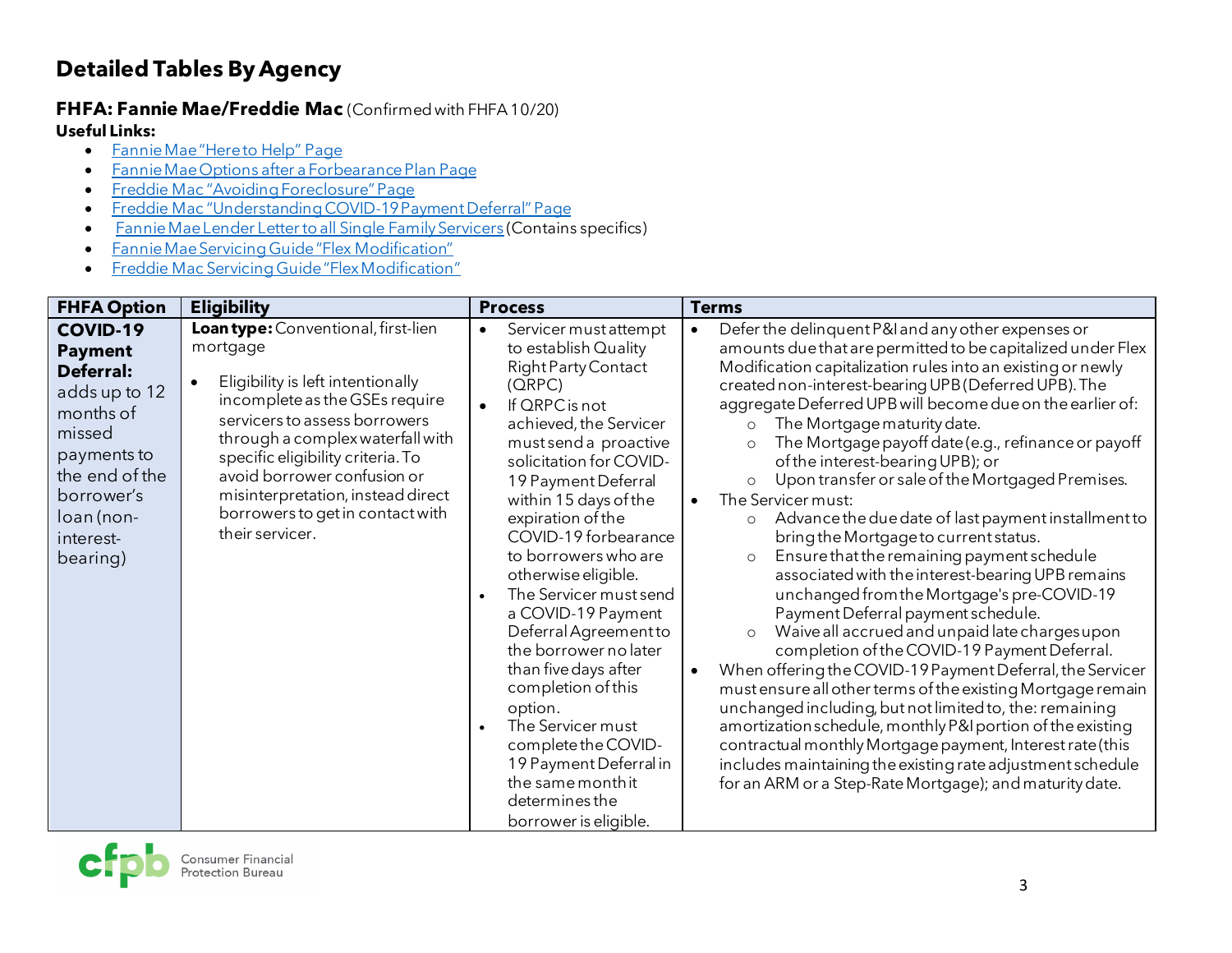| <b>FHFA Option</b>                                                                                                                                                                                                                                                                                                    | <b>Eligibility</b>                                                                                                                                                                                                                                                                                                                                                       | <b>Process</b>                                                                                                                                                                                                                                                                                                                                                                                                                                              | <b>Terms</b>                                                                                                                                                                                                                                                                                                                                                                                                                                                                                                                                                                                                                                                                                                                                                                                                                                                                                                                                                                                                                                                                                                                                                                                                                                                                                                                                                                                                                                                                           |
|-----------------------------------------------------------------------------------------------------------------------------------------------------------------------------------------------------------------------------------------------------------------------------------------------------------------------|--------------------------------------------------------------------------------------------------------------------------------------------------------------------------------------------------------------------------------------------------------------------------------------------------------------------------------------------------------------------------|-------------------------------------------------------------------------------------------------------------------------------------------------------------------------------------------------------------------------------------------------------------------------------------------------------------------------------------------------------------------------------------------------------------------------------------------------------------|----------------------------------------------------------------------------------------------------------------------------------------------------------------------------------------------------------------------------------------------------------------------------------------------------------------------------------------------------------------------------------------------------------------------------------------------------------------------------------------------------------------------------------------------------------------------------------------------------------------------------------------------------------------------------------------------------------------------------------------------------------------------------------------------------------------------------------------------------------------------------------------------------------------------------------------------------------------------------------------------------------------------------------------------------------------------------------------------------------------------------------------------------------------------------------------------------------------------------------------------------------------------------------------------------------------------------------------------------------------------------------------------------------------------------------------------------------------------------------------|
|                                                                                                                                                                                                                                                                                                                       |                                                                                                                                                                                                                                                                                                                                                                          | The servicer may also<br>use an additional<br>month for processing<br>time.                                                                                                                                                                                                                                                                                                                                                                                 |                                                                                                                                                                                                                                                                                                                                                                                                                                                                                                                                                                                                                                                                                                                                                                                                                                                                                                                                                                                                                                                                                                                                                                                                                                                                                                                                                                                                                                                                                        |
| <b>Flex</b><br><b>Modification</b><br>with reduced<br>eligibility<br>requirements<br>for COVID-19<br><b>Impacted</b><br><b>borrowers: a</b><br>payment<br>reduction that<br>permanently<br>changes one<br>or more of the<br>original terms<br>of a mortgage<br>(such as the<br>interest rate<br>and mortgage<br>term) | Loan type: Conventional, first-lien<br>mortgage<br>Eligibility is left intentionally<br>$\bullet$<br>incomplete as the GSEs require<br>servicers to assess borrowers<br>through a complex waterfall with<br>specific eligibility criteria. To<br>avoid borrower confusion or<br>misinterpretation, instead direct<br>borrowers to get in contact with<br>their servicer. | Servicers must evaluate<br>$\bullet$<br>COVID-19 impacted<br>borrowers for Flex<br>Modification using<br>reduced eligibility<br>criteria<br>Servicers must attempt<br>$\bullet$<br>to establish Quality<br>Right Party Contact<br>(ORPC)<br>Proactive solicitation<br>$\bullet$<br>for Flex Modification is<br>required for eligible<br>borrowers who do not<br>respond to solicitation<br>for COVID-19 Payment<br>Deferral.<br>Offer Trial Payment<br>Plan | The following steps will be taken to modify the loans<br>amount. Not all steps will apply to all borrowers, and<br>additional steps may be applied in complex cases. Contact<br>the servicer to find out how it applies to individual cases.<br>The servicer must determine the post-modification MTMLTV<br>$\bullet$<br>ratio, which is defined as the gross UPB of the mortgage<br>loan including capitalized arrearages, divided by the current<br>value of the property<br>Capitalize arrearages (unpaid balances of accrued interest,<br>$\bullet$<br>escrowed advances etc.).<br>Fixed rate mortgage loan.<br>$\bullet$<br>Verify interest rate and reduce, if applicable.<br>Provide or increase principal forbearance, if applicable.<br>Extend the term to 480 months from the modification<br>$\bullet$<br>effective date.<br>Provide or increase principal forbearance until a 20% P&I<br>$\bullet$<br>payment reduction is achieved; however, the servicer must<br>not forbear more than<br>o an amount that would create a post-modification MTMLTV<br>ratio less than 80% using the interest-bearing principal<br>balance, or<br>o 30% of the gross post-modification UPB of the mortgage<br>loan.<br>Monthly P&I payment must be less than or equal to the pre-<br>$\bullet$<br>modification P&I payment.<br>Prior to granting the loan mod, the servicer must place the<br>$\bullet$<br>borrower in a Trial Period Plan using the new modified<br>mortgage loan terms. |

<span id="page-3-0"></span>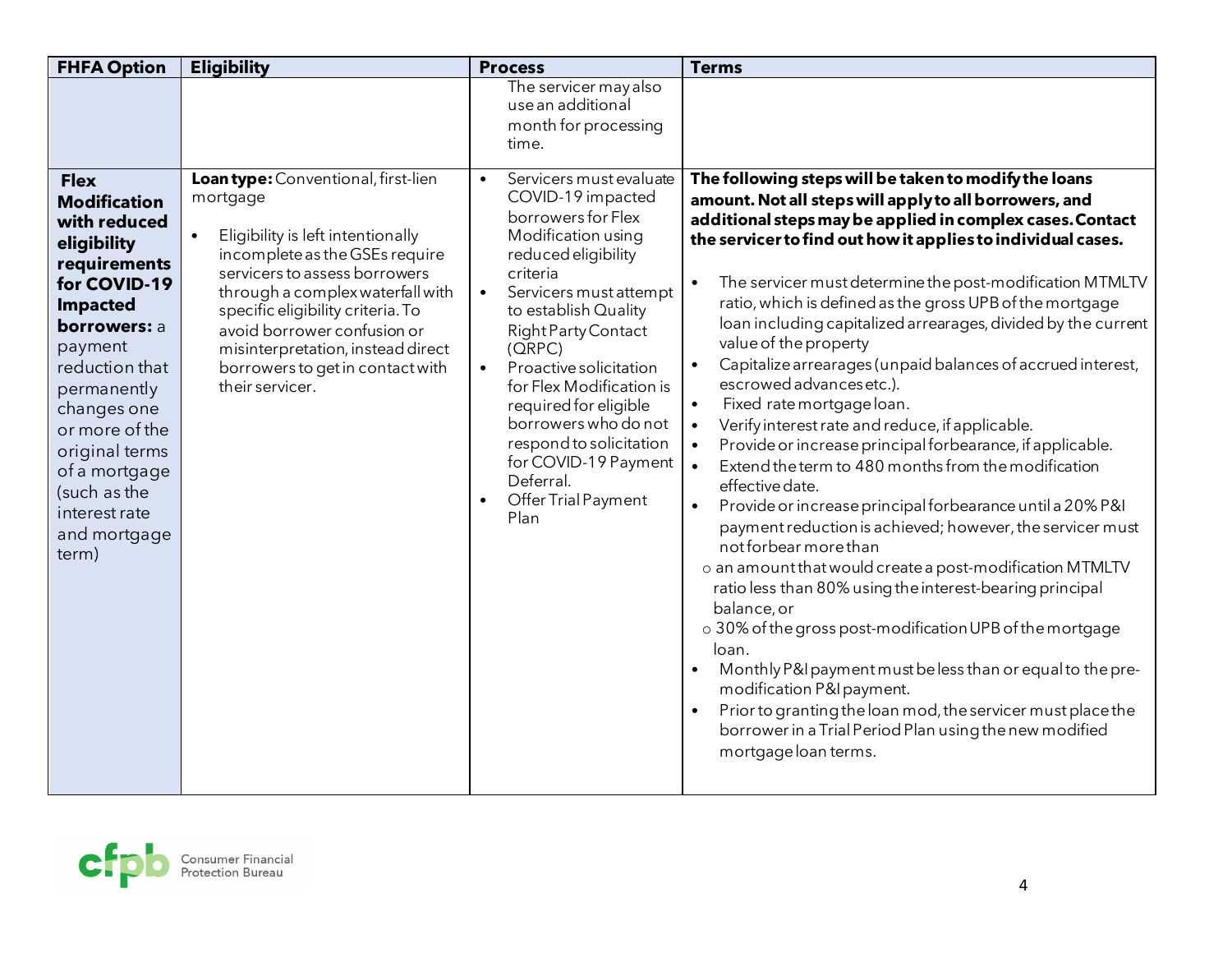### **Federal Housing Agency (FHA)** (Confirmed 9/23) **Useful Links:**

- [FHA Press Release on Home Retention Measure during COVID-19](https://www.hud.gov/press/press_releases_media_advisories/HUD_No_20_102)
- [Mortgagee Letter on FHA's COVID-19 Loss Mitigation Options](https://www.hud.gov/sites/dfiles/OCHCO/documents/20-22hsgml.pdf)
	- [FHA PowerPoint Version of Mortgagee Letter](https://www.hud.gov/sites/dfiles/SFH/documents/COVID-19%20Loss%20Mitigation%20Options%208.5.20.pdf)
- [FHA FAQs about COVID-19](https://www.hud.gov/answers)
- [FHA Single Family Housing Handbook Detailing Required Documentation](https://www.hud.gov/sites/dfiles/OCHCO/documents/4000.1hsgh_Update7.5.pdf)

| <b>FHA Option</b>                                                                                                                    | <b>Eligibility:</b>                                                                                                                                                                                                                                                                                                                                                                                                                                                      | <b>Process:</b>                                                                                                                                                                                                                                                                                                                                                                                                | <b>Terms:</b>                                                                                                                                                                                                                                                                                                                                                                                                                                                                                                                                                                                                                                                                                |
|--------------------------------------------------------------------------------------------------------------------------------------|--------------------------------------------------------------------------------------------------------------------------------------------------------------------------------------------------------------------------------------------------------------------------------------------------------------------------------------------------------------------------------------------------------------------------------------------------------------------------|----------------------------------------------------------------------------------------------------------------------------------------------------------------------------------------------------------------------------------------------------------------------------------------------------------------------------------------------------------------------------------------------------------------|----------------------------------------------------------------------------------------------------------------------------------------------------------------------------------------------------------------------------------------------------------------------------------------------------------------------------------------------------------------------------------------------------------------------------------------------------------------------------------------------------------------------------------------------------------------------------------------------------------------------------------------------------------------------------------------------|
| <b>National</b><br><b>Emergency</b><br><b>Standalone</b><br><b>Partial Claim</b>                                                     | Loan type: FHA, owner-occupied.<br><b>Payment status:</b><br>Mortgage is current or less than 30<br>days past due as of the date of the<br>declared disaster.<br>Borrower indicates ability to resume<br>payments<br><b>Documentation:</b><br>As listed under Delivery of Partial<br>Claim Documents (III.A.2.k.v(J)(6)), the<br>Mortgagee must deliver to HUD's<br><b>Servicing Contractor:</b><br>o Partial Claim promissory note.<br>o Recorded subordinate Mortgage. | Mortgagees must<br>complete a Loss<br>Mitigation Option<br>for eligible<br>borrowers no later<br>than 90 days from<br>the earlier of the<br>date of completion<br>or expiration of the<br>COVID-19<br>Forbearance<br>If borrower is not<br>brought current by<br>partial claim, the<br>borrower must be<br>evaluated for other<br>loss mitigation<br>options.<br>A Trial Payment Plan<br>(TPP) is not required | The Mortgagee must ensure that:<br>the borrower's accumulated late fees are waived; and<br>the COVID-19 National Emergency Standalone Partial<br>Claim amount includes only arrearages, which consists<br>of Principal, Interest, Taxes, and Insurance; and<br>the COVID-19 National Emergency Standalone Partial<br>$\bullet$<br>Claim does not exceed the maximum statutory value of<br>all Partial Claims for an FHA-insured Mortgage, as listed<br>in Statutory Maximum for Partial Claims<br>(III.A.2.k.v(D)(2)(a)); and<br>the borrower(s) receives only one COVID-19 National<br>$\bullet$<br>Emergency Home Retention Option.<br>Private mortgage terms are unaffected.<br>$\bullet$ |
| <b>COVID-19</b><br><b>Owner-</b><br><b>Occupant Loan</b><br><b>Modification:</b><br>Modifies the rate<br>and term of the<br>mortgage | Loan type: FHA, owner-occupied.<br><b>Payment status:</b><br>the Mortgage was current or less than<br>30 Days past due as of March 1, 2020<br>the borrower indicates they can make<br>the modified Mortgage Payment                                                                                                                                                                                                                                                      | Mortgagees must<br>$\bullet$<br>complete a Loss<br>Mitigation Option<br>for eligible<br>borrowers no later<br>than 90 days from<br>the earlier of the<br>date of completion<br>or expiration of the<br>COVID-19<br>Forbearance                                                                                                                                                                                 | The Mortgagee must modify the Mortgage as follows:<br>waive all accumulated Late Charges, fees, and<br>$\bullet$<br>penalties.<br>only capitalize into a COVID-19 Owner-Occupant Loan<br>$\bullet$<br>Modification:<br>arrearages for unpaid accrued interest, and<br>$\circ$<br>Mortgagee advances for escrowed items.<br>$\circ$<br>Ensure this option fully reinstates the Mortgage.<br>$\bullet$<br>Ensure that the modified Mortgage, including ARM,<br>$\bullet$<br>GPM or GEM, is modified to a fixed rate Mortgage.                                                                                                                                                                  |

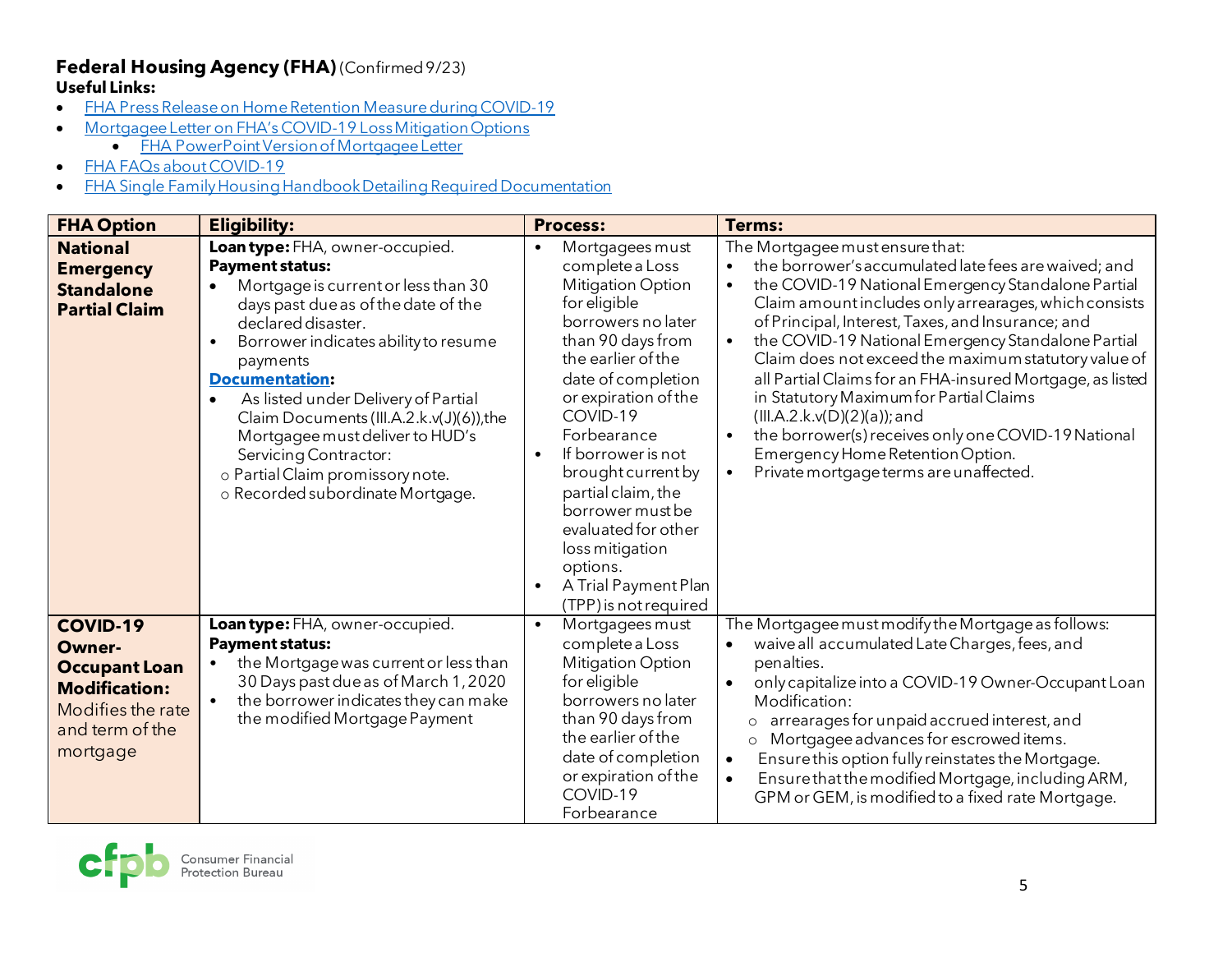<span id="page-5-1"></span><span id="page-5-0"></span>

| <b>FHA Option</b>                                                                                                                                                                                                                                                                           | <b>Eligibility:</b>                                                                                                                                                                                                                                                                                                                                                                                                                                                                                                                                                                                                                                                       | <b>Process:</b>                                                                                                                                                                                                                                                                                                                                          | <b>Terms:</b>                                                                                                                                                                                                                                                                                                                                                                                                                                                                                                                                                                                                                                                                                                                                                                                                                                                                                                                  |
|---------------------------------------------------------------------------------------------------------------------------------------------------------------------------------------------------------------------------------------------------------------------------------------------|---------------------------------------------------------------------------------------------------------------------------------------------------------------------------------------------------------------------------------------------------------------------------------------------------------------------------------------------------------------------------------------------------------------------------------------------------------------------------------------------------------------------------------------------------------------------------------------------------------------------------------------------------------------------------|----------------------------------------------------------------------------------------------------------------------------------------------------------------------------------------------------------------------------------------------------------------------------------------------------------------------------------------------------------|--------------------------------------------------------------------------------------------------------------------------------------------------------------------------------------------------------------------------------------------------------------------------------------------------------------------------------------------------------------------------------------------------------------------------------------------------------------------------------------------------------------------------------------------------------------------------------------------------------------------------------------------------------------------------------------------------------------------------------------------------------------------------------------------------------------------------------------------------------------------------------------------------------------------------------|
|                                                                                                                                                                                                                                                                                             |                                                                                                                                                                                                                                                                                                                                                                                                                                                                                                                                                                                                                                                                           | The borrower(s)<br>$\bullet$<br>receives only one<br>permanent COVID-<br>19 Home Retention<br>Option.<br>A TPP is not<br>required                                                                                                                                                                                                                        | Ensure that the interest rate is no greater than the<br>$\bullet$<br>Market Rate as defined by HUD <sup>1</sup> .<br>Ensure that the term for the modified Mortgage is 360<br>$\bullet$<br>months. The term may be less than 360 months if<br>requested by the borrower.<br>The borrower's P&I may not increase under the<br>$\bullet$<br>COVID-19 Owner-Occupant Loan Modification<br>unless:<br>o The borrower has exhausted the 30 % maximum<br>statutory value of all Partial Claims for an FHA-insured<br>Mortgage.<br>HUD does not provide a model for COVID-19 Loan<br>Modification documents, but the Mortgagee must<br>ensure the FHA-insured Mortgage remains in first<br>lien position and is legally enforceable.                                                                                                                                                                                                  |
| <b>FHA COVID-19</b><br><b>Combination</b><br><b>Partial Claim</b><br>and Loan<br><b>Modification:</b><br>allows for the<br>use of a partial<br>claim up to 30%<br>of the unpaid<br>principal<br>balance; any<br>other amounts<br>owed are<br>handled through<br>a mortgage<br>modification. | Loantype: FHA, owner-occupied.<br><b>Payment status:</b><br>the Mortgage was current or less than<br>30 Days past due as of March 1, 2020;<br>the borrower has not exceeded the<br>$\bullet$<br>30% statutory maximum value of all<br>Partial Claims for an FHA-insured<br>Mortgage<br>the borrower indicates they can make<br>the modified Mortgage Payment<br><b>Documentation:</b><br>As listed under Delivery of Partial Claim<br>Documents (III.A.2.k.v(J)(6)), the Mortgagee<br>must deliver to HUD's Servicing<br>Contractor:<br>Partial Claim promissory note.<br>Recorded subordinate Mortgage.<br>$\bullet$<br>with each delivery of Partial Claim<br>documents | Mortgagees must<br>complete a Loss<br><b>Mitigation Option</b><br>for eligible<br>borrowers no later<br>than 90 days from<br>the earlier of the<br>date of completion<br>or expiration of the<br>COVID-19<br>Forbearance<br>The borrower(s)<br>$\bullet$<br>receives only one<br>permanent COVID-<br>19 Home Retention<br>Option.<br>TPP is not required | The Mortgagee must do the following:<br>Waive all accumulated Late Charges, fees, and<br>penalties.<br>Only capitalize into the modification:<br>$\bullet$<br>arrearages for unpaid accrued interest, and<br>$\circ$<br>Mortgagee advances for escrowed items.<br>$\circ$<br>Determine the maximum Partial Claim amount<br>$\bullet$<br>available that does not exceed the 30% maximum<br>statutory value of all Partial Claims for an FHA-insured<br>Mortgage. Apply any remaining available Partial Claim<br>amount toward the arrearage first, and then capitalize<br>the remaining arrearage into the modified Mortgage.<br>Ensure the Mortgage is fully reinstated<br>$\bullet$<br>Ensure that the modified Mortgage, including ARM,<br>$\bullet$<br>GPM or GEM, is modified to a fixed rate Mortgage.<br>Ensure that the interest rate is no greater than the<br>$\bullet$<br>Market Rate as defined by HUD <sup>2</sup> |

<sup>&</sup>lt;sup>1</sup> Market Rate is a rate that is no more than 25 bps greater than the most recent Freddie Mac Weekly Primary Mortgage Market Survey (PMMS) Rate for 30-year fixed-rate conforming Mortgages (U.S. average), rounded to the ne

6

<sup>&</sup>lt;sup>2</sup> Market Rate is a rate that is no more than 25 bps greater than the most recent Freddie Mac Weekly Primary Mortgage Market Survey (PMMS) Rate for 30-year fixed-rate conforming Mortgages (U.S. average), rounded to the nearest one-eighth of 1 percent (0.125 percent), as of the date the Loan Modification is approved.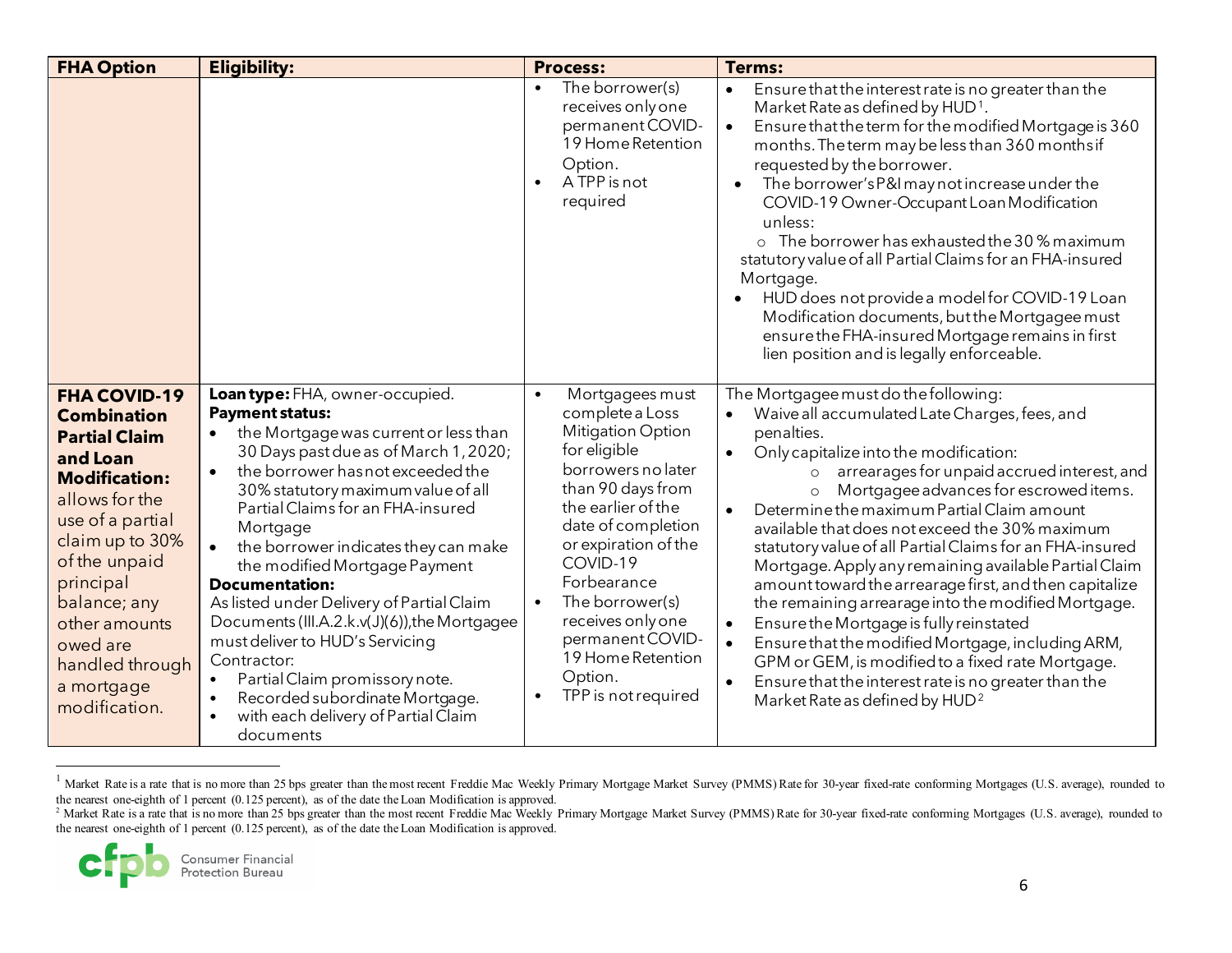| <b>FHA Option</b>                                                                                                                                                                                                                                                              | <b>Eligibility:</b>                                                                                                                                                                                                                                                                                                                                                                                                                                                                                                                                                                                                                                                                                                                                                                                                                                                                                                                                                                                | <b>Process:</b>                                                                                                                                                                                                                                                                                                                                                                         | <b>Terms:</b>                                                                                                                                                                                                                                                                                                                                                                                                                                                                                                                                                                                                                                                                                                                                                                                                                                                                                                                                                                                                                                                                                                                                                                                                                                                                                                                                                                                                                                                                                                                            |
|--------------------------------------------------------------------------------------------------------------------------------------------------------------------------------------------------------------------------------------------------------------------------------|----------------------------------------------------------------------------------------------------------------------------------------------------------------------------------------------------------------------------------------------------------------------------------------------------------------------------------------------------------------------------------------------------------------------------------------------------------------------------------------------------------------------------------------------------------------------------------------------------------------------------------------------------------------------------------------------------------------------------------------------------------------------------------------------------------------------------------------------------------------------------------------------------------------------------------------------------------------------------------------------------|-----------------------------------------------------------------------------------------------------------------------------------------------------------------------------------------------------------------------------------------------------------------------------------------------------------------------------------------------------------------------------------------|------------------------------------------------------------------------------------------------------------------------------------------------------------------------------------------------------------------------------------------------------------------------------------------------------------------------------------------------------------------------------------------------------------------------------------------------------------------------------------------------------------------------------------------------------------------------------------------------------------------------------------------------------------------------------------------------------------------------------------------------------------------------------------------------------------------------------------------------------------------------------------------------------------------------------------------------------------------------------------------------------------------------------------------------------------------------------------------------------------------------------------------------------------------------------------------------------------------------------------------------------------------------------------------------------------------------------------------------------------------------------------------------------------------------------------------------------------------------------------------------------------------------------------------|
|                                                                                                                                                                                                                                                                                |                                                                                                                                                                                                                                                                                                                                                                                                                                                                                                                                                                                                                                                                                                                                                                                                                                                                                                                                                                                                    |                                                                                                                                                                                                                                                                                                                                                                                         | Ensure that the term for the modified Mortgage is 360<br>$\bullet$<br>months. The term may be less than 360 months if<br>requested by the borrower.<br>The borrower's monthly Mortgage Payment may<br>increase.<br>HUD does not provide a model for COVID-19 Loan<br>Modification documents, but the Mortgagee must<br>ensure the FHA-insured modified Mortgage remains in<br>first lien position and is legally enforceable.                                                                                                                                                                                                                                                                                                                                                                                                                                                                                                                                                                                                                                                                                                                                                                                                                                                                                                                                                                                                                                                                                                            |
| <b>FHA-HAMP</b><br><b>Combination</b><br>Loan<br><b>Modification/</b><br><b>Partial Claim</b><br>with Reduced<br><b>Documentation:</b><br>reduces the<br>amount of<br>documentation<br>needed to<br>obtain a COVID-<br>19 FHA HAMP<br>Combination<br>Loan and Partial<br>Claim | Loantype: FHA, owner-occupied.<br><b>Payment status:</b><br>the Mortgage was current or less than<br>30 Days past due as of March 1, 2020;<br>the borrower has not exhausted the 30<br>$\bullet$<br>% statutory maximum value of all Partial<br>Claims for an FHA-insured Mortgage;<br>and<br>The Mortgagee must review the<br>borrower for an affordable monthly<br>Mortgage Payment using the FHA-<br>HAMP calculations in Step 5 of the Loss<br>Mitigation Home Retention Waterfall<br>Options Handbook 4000.1 Section<br>(III.A.2.j.iii).<br>Documentation (of reduced income):<br>borrower's most recent pay stub for<br>$\bullet$<br>wage income reflecting year-to-date<br>earnings; or<br>the borrower's most recent bank<br>$\bullet$<br>statement reflecting deposits of<br>income amounts from applicable<br>sources; or<br>other documentation (e.g., monthly<br>$\bullet$<br>statement of Social Security benefits,<br>monthly pension statement) reflecting<br>the amount of income. | Mortgagees must<br>$\bullet$<br>complete a Loss<br><b>Mitigation Option</b><br>for eligible<br>borrowers no later<br>than 90 days from<br>the earlier of the<br>date of completion<br>or expiration of the<br>COVID-19<br>Forbearance<br>The borrower(s)<br>$\bullet$<br>receives only one<br>permanent COVID-<br>19 Home Retention<br>Option.<br>A TPP is not<br>$\bullet$<br>required | This is the appropriate option if:<br>A mortgage payment at or below the targeted monthly<br>$\bullet$<br>payment cannot be achieved by re-amortizing the<br>mortgage/outstanding debt for 360 months at the<br>Market Rate.<br>Borrower does not meet the qualifications for a FHA-<br>$\bullet$<br>HAMP Standalone Partial Claim.<br>The maximum allowable Partial Claim (amount<br>$\bullet$<br>required to meet borrower's targeted payment) does<br>not exceed the 30% Statutory Limit<br>If the maximum allowable Partial Claim exceeds the<br>$\bullet$<br>30% Statutory Limit, the final loan modification amount<br>may include capitalization of the remaining arrearage<br>and foreclosure costs if the front-end ratio is not<br>greater than 40% of the borrower's grossincome.<br>The borrower is not eligible for the alternative COVID-<br>19 Home Retention Options due to the following:<br>the borrower is not eligible for the COVID-19<br>$\bullet$<br>Standalone Partial Claim because the borrower<br>indicates they are unable to resume the existing<br>monthly Mortgage Payments after the COVID-19<br>Forbearance; or<br>the borrower is not eligible for the COVID-19<br>Combination Partial Claim and Loan Modification<br>because the borrower indicates they are unable to<br>make the modified monthly Mortgage Payment<br>under the COVID-19 Combination Partial Claim<br>and Loan Modification.<br>The Mortgagee must review the borrower for an<br>affordable monthly Mortgage Payment using the FHA- |

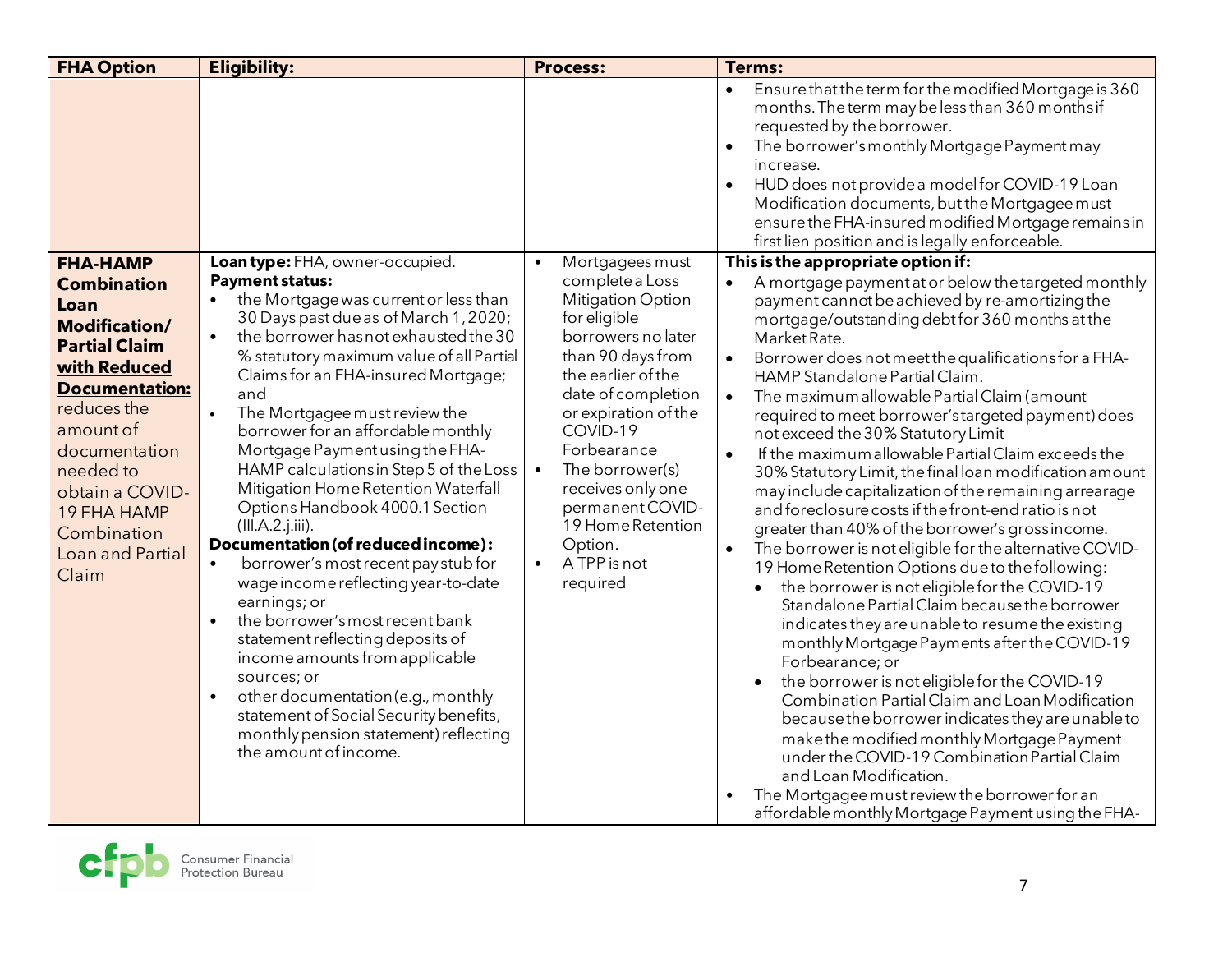| <b>FHA Option</b>                                                   | <b>Eligibility:</b>                                                                                                                                                                                                                                                                                                                                                                                                                                                                                                                                                                                                                                                                                         | <b>Process:</b>                                                                                                                                                                                                                                                                                                                                                                                                                         | <b>Terms:</b>                                                                                                                                                                                                                                                                                                                                                                                                                                                                                                                                                                                                                                                                                                                                                                                                                                                                                                                                                                                                                                                                                                                                                                       |
|---------------------------------------------------------------------|-------------------------------------------------------------------------------------------------------------------------------------------------------------------------------------------------------------------------------------------------------------------------------------------------------------------------------------------------------------------------------------------------------------------------------------------------------------------------------------------------------------------------------------------------------------------------------------------------------------------------------------------------------------------------------------------------------------|-----------------------------------------------------------------------------------------------------------------------------------------------------------------------------------------------------------------------------------------------------------------------------------------------------------------------------------------------------------------------------------------------------------------------------------------|-------------------------------------------------------------------------------------------------------------------------------------------------------------------------------------------------------------------------------------------------------------------------------------------------------------------------------------------------------------------------------------------------------------------------------------------------------------------------------------------------------------------------------------------------------------------------------------------------------------------------------------------------------------------------------------------------------------------------------------------------------------------------------------------------------------------------------------------------------------------------------------------------------------------------------------------------------------------------------------------------------------------------------------------------------------------------------------------------------------------------------------------------------------------------------------|
|                                                                     |                                                                                                                                                                                                                                                                                                                                                                                                                                                                                                                                                                                                                                                                                                             |                                                                                                                                                                                                                                                                                                                                                                                                                                         | HAMP calculations in Step 5 of the Loss Mitigation<br>Home Retention Waterfall Options (III.A.2.j.iii).<br>If required, a principal deferment may be utilized. No<br>$\bullet$<br>portion of the Partial Claim may be used to bring the<br>modified PITI monthly payment below the targeted<br>payment.                                                                                                                                                                                                                                                                                                                                                                                                                                                                                                                                                                                                                                                                                                                                                                                                                                                                             |
| <b>COVID-19 Non-</b><br><b>Occupant Loan</b><br><b>Modification</b> | Loan Type: FHA, Non-owner-occupied<br><b>Payment Status:</b><br>the Mortgage was current or less than<br>30 Days past due as of March 1, 2020<br>the borrower indicates they can make<br>$\bullet$<br>the modified Mortgage Payments<br><b>Documentation:</b><br>a copy of the rental agreement for each<br>$\bullet$<br>rental unit, if applicable;<br>a written statement from the borrower<br>stating:<br>o they are the landlord of the Property<br>and their renter is impacted, directly or<br>indirectly, by the COVID-19 pandemic and<br>is either unable to make rent payments or<br>has vacated the Property; or<br>o the borrower uses the property as a<br>Secondary Residence or Vacation Home | Mortgagees must<br>complete a Loss<br><b>Mitigation Option</b><br>for eligible<br>borrowers no later<br>than 90 days from<br>the earlier of the<br>date of completion<br>or expiration of the<br>COVID-19<br>Forbearance<br>Mortgagees must<br>report the<br>appropriate loss<br>mitigation action in<br>SFDMS.<br>The borrower(s)<br>receives only one<br>permanent COVID-<br>19 Home Retention<br>Option.<br>A TPP is not<br>required | The Mortgagee must modify the Mortgage as follows:<br>Waive all fees accumulated during the COVID-19<br>Forbearance.<br>Only capitalize into a COVID-19 Non-Occupant Loan<br>$\bullet$<br>Modification:<br>arrearages for unpaid accrued interest, and<br>$\Omega$<br>Mortgagee advances for escrowed items.<br>$\circ$<br>Ensure that the COVID-19 Non-Occupant Loan<br>$\bullet$<br>Modification fully reinstates the Mortgage.<br>Ensure that the modified Mortgage, including ARM,<br>$\bullet$<br>GPM or GEM, is modified to a fixed rate Mortgage.<br>Ensures that the interest rate is no greater than the<br>$\bullet$<br>Market Rate as defined by HUD.3<br>Ensure that the term for the modified Mortgage is 360<br>$\bullet$<br>months. The term may be less than 360 months if<br>requested by the borrower.<br>The borrower's total monthly Mortgage Payment may<br>increase.<br>HUD does not provide a model for COVID-19 Loan<br>$\bullet$<br>Modification documents, but the Mortgagee must<br>ensure the Mortgage remains in first lien position and is<br>legally enforceable.<br>The borrower(s) receives only one permanent COVID-<br>19 Home Retention Option. |

<span id="page-7-0"></span>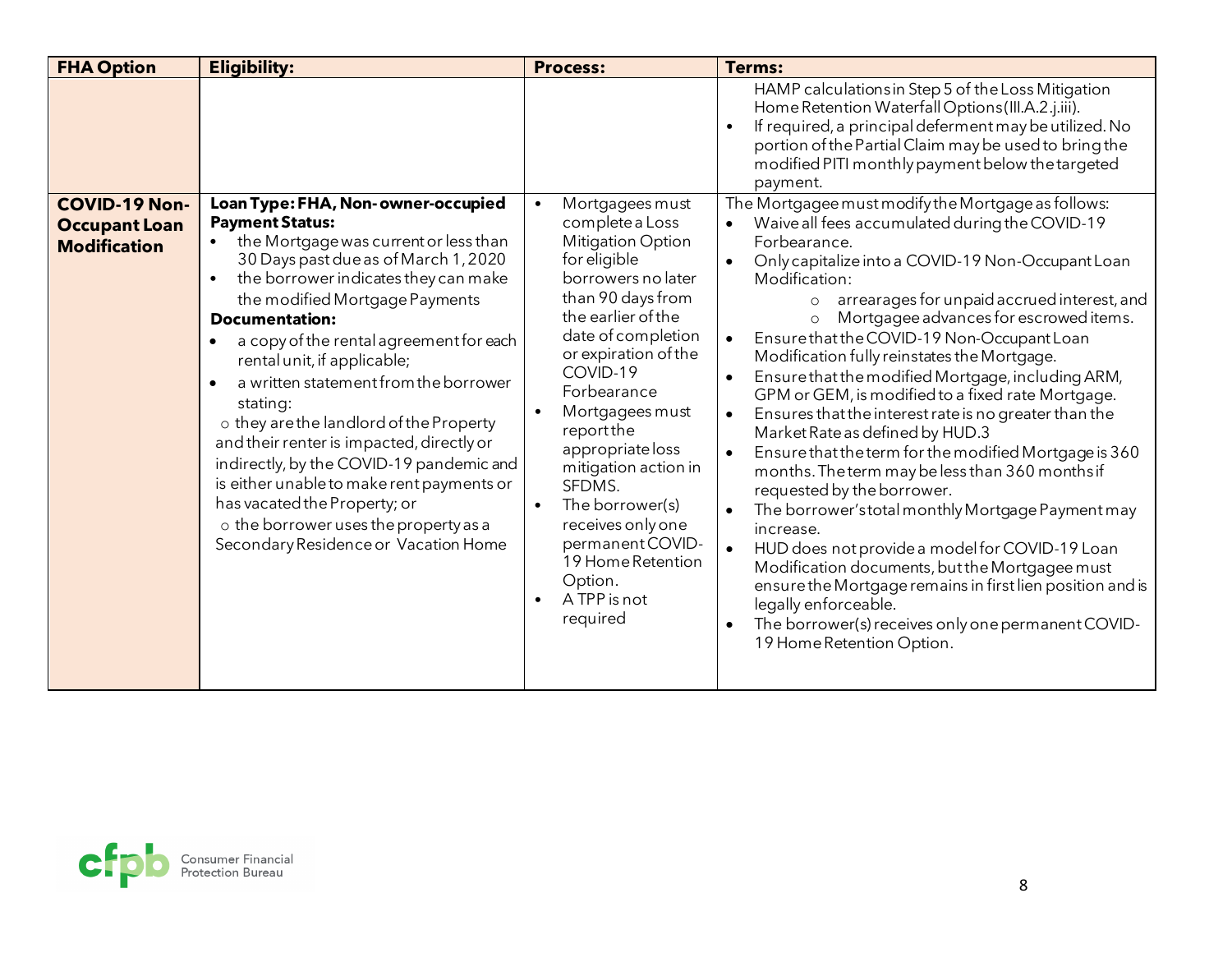### **Department of Veterans Affairs (VA)** (Confirmed 11/16) **Useful Links:**

- [VA FAQs from Home Loan borrowers During COVID-19](https://benefits.va.gov/homeloans/cares-act-frequently-asked-questions.asp#FAQ10)
- [VA Circular 26-20-33 on Deferment as a Loss Mitigation Option](https://www.benefits.va.gov/HOMELOANS/documents/circulars/26_20_33.pdf)
- [VA Circular 26-20-12 on Loss Mitigation Options](https://www.benefits.va.gov/HOMELOANS/documents/circulars/26_20_12.pdf)(pre-deferment announcement)
- [VA Servicer Handbook \(See Chapter 5 on Loss Mitigation\)](https://www.benefits.va.gov/WARMS/M26_4.asp)

| <b>VA Option</b>                                  | <b>Eligibility:</b>                                                                                                                                                                                                                                                                                                                                                                                                                                                                                                                                                                                                                                                                                                                                                    | <b>Process:</b>                                                                                                                                                                                                                                                                                                                                                         | Terms:                                                                                                                                                                                                                                                                                                                                                                                                                                                                                                                                                                                                                                                                                                                                                                                                                                                                                                                                                                                                                              |
|---------------------------------------------------|------------------------------------------------------------------------------------------------------------------------------------------------------------------------------------------------------------------------------------------------------------------------------------------------------------------------------------------------------------------------------------------------------------------------------------------------------------------------------------------------------------------------------------------------------------------------------------------------------------------------------------------------------------------------------------------------------------------------------------------------------------------------|-------------------------------------------------------------------------------------------------------------------------------------------------------------------------------------------------------------------------------------------------------------------------------------------------------------------------------------------------------------------------|-------------------------------------------------------------------------------------------------------------------------------------------------------------------------------------------------------------------------------------------------------------------------------------------------------------------------------------------------------------------------------------------------------------------------------------------------------------------------------------------------------------------------------------------------------------------------------------------------------------------------------------------------------------------------------------------------------------------------------------------------------------------------------------------------------------------------------------------------------------------------------------------------------------------------------------------------------------------------------------------------------------------------------------|
| <b>Traditional</b><br>Loan<br><b>Modification</b> | Loan Type: VA, first-lien mortgages.<br><b>Payment status:</b><br>Loan is in default, modification<br>will cure the default.<br><b>Documentation:</b><br>Review borrower financials to<br>ensure the household income<br>supports all financial obligations.<br>(Note: An exception is granted to<br>VA Regulation 36.4340.)<br><b>Note:</b> Servicers have discretion to<br>consider other eligibility exclusion<br>criteria including, but not limited to,<br>loans in active bankruptcy,<br>mediation, or litigation, upon advice<br>of servicer's counsel.<br>Other:<br>The event, or circumstances that<br>$\bullet$<br>caused the default has been, or<br>will be resolved, and is not<br>expected to re-occur.<br>Property cannot be abandoned<br>or condemned. | Servicer ensures the<br>first lien position<br>remains intact.<br>Review of borrower<br>financials.<br>Servicers should review<br>the modification option<br>that is most<br>appropriate for the<br>borrower's<br>circumstances.<br>Servicers are encouraged<br>to continue solicitation<br>throughout the<br>borrower's delinquency<br>and the foreclosure<br>process. | Must bear a fixed-interest rate. The rate must not exceed the<br>weekly Freddie Mac Primary Mortgage Market Survey Rate<br>for 30-year fixed rate conforming mortgages, rounded to the<br>nearest one-eighth of one % (0.125%), as of the date the<br>modification agreement is approved, plus 50 basis points,<br>and no more than 1 % higher than the existing interest rate<br>on the loan. Servicers may offer an interest rate below the<br>maximum allowable rate at their discretion.<br>The servicer will not charge a processing fee, and all unpaid<br>late fees will be waived. Any other actual costs incurred, and<br>legally chargeable, but which cannot be capitalized in the<br>modified indebtedness, may be collected directly from the<br>borrower as part of the modification process, or waived, at<br>the discretion of the servicer.<br>Current owner is obligated to pay and party to the loan<br>$\bullet$<br>modification.<br>Guaranty amounts may be impacted, as outlined in VA<br>Regulation 36.4315. |
| <b>Streamline</b><br>Loan<br><b>Modification</b>  | Loan Type: VA, first-lien mortgages.<br><b>Payment status:</b><br>Loan is in default, and<br>modification will cure the default.<br><b>Documentation:</b> Servicer evaluation<br>of the borrower's financial                                                                                                                                                                                                                                                                                                                                                                                                                                                                                                                                                           | Borrower must<br>$\bullet$<br>successfully complete a<br>trial payment plan.                                                                                                                                                                                                                                                                                            | There must be at least a minimum 10% reduction in the<br>$\bullet$<br>monthly principal and interest payment.<br>Must bear a fixed-interest rate. The rate must not exceed the<br>weekly Freddie Mac Primary Mortgage Market Survey Rate<br>for 30-year fixed rate conforming mortgages, rounded to the<br>nearest one-eighth of one % (0.125%), as of the date the                                                                                                                                                                                                                                                                                                                                                                                                                                                                                                                                                                                                                                                                 |

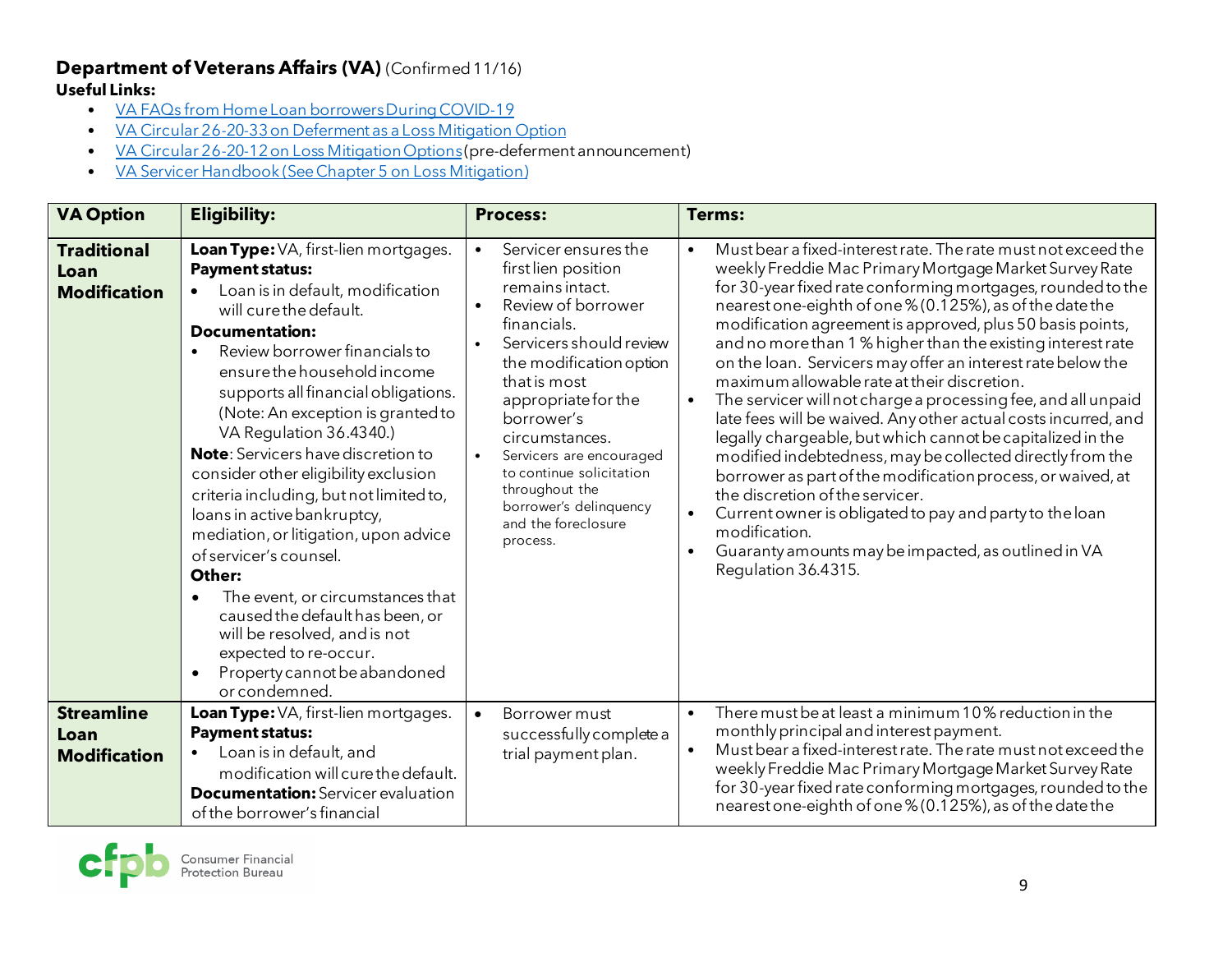| <b>VA Option</b>                                                | <b>Eligibility:</b>                                                                                                                                                                                                                                                                                                                                                                                                                                                                                                                                                                                                                                                                                                                                         | <b>Process:</b>                                                                                                                                                                            | <b>Terms:</b>                                                                                                                                                                                                                                                                                                                                                                                                                                                                                                                                                                                                                                                                                                                                                    |
|-----------------------------------------------------------------|-------------------------------------------------------------------------------------------------------------------------------------------------------------------------------------------------------------------------------------------------------------------------------------------------------------------------------------------------------------------------------------------------------------------------------------------------------------------------------------------------------------------------------------------------------------------------------------------------------------------------------------------------------------------------------------------------------------------------------------------------------------|--------------------------------------------------------------------------------------------------------------------------------------------------------------------------------------------|------------------------------------------------------------------------------------------------------------------------------------------------------------------------------------------------------------------------------------------------------------------------------------------------------------------------------------------------------------------------------------------------------------------------------------------------------------------------------------------------------------------------------------------------------------------------------------------------------------------------------------------------------------------------------------------------------------------------------------------------------------------|
|                                                                 | information is <b>not</b> required for<br>streamline loan modifications.<br>Borrowers must successfully<br>$\bullet$<br>complete a 3-month TPP period<br>and sign the streamline loan<br>modification agreement to<br>receive a permanent loan<br>modification.<br>Other:<br>The event, or circumstances that<br>caused the default has been, or<br>will be resolved, and is not<br>expected to re-occur.<br>Property cannot be abandoned<br>or condemned.<br>The borrower has not previously<br>defaulted on a prior streamline<br>loan modification.<br>The borrower has not submitted<br>$\bullet$<br>a complete loss mitigation<br>application currently under<br>review, and/or is not performing<br>under a default curing loss<br>mitigation option. |                                                                                                                                                                                            | modification agreement is approved, plus 50 basis points,<br>and no more than 1 % higher than the existing interest rate<br>on the loan. Servicers may offer an interest rate below the<br>maximum allowable rate at their discretion.<br>The servicer will not charge a processing fee, and all unpaid<br>late fees will be waived. Any other actual costs incurred, and<br>legally chargeable, but which cannot be capitalized in the<br>modified indebtedness, may be collected directly from the<br>borrower as part of the modification process, or waived, at<br>the discretion of the servicer.<br>Current owner is obligated to pay and party to the loan<br>modification.<br>Guaranty amounts may be impacted, as outlined in VA<br>Regulation 36.4315. |
| <b>VA</b><br><b>Affordable</b><br><b>Modification</b><br>(VAAM) | Loan Type: VA, first-lien mortgages.<br><b>Payment status:</b><br>Loan is in default, and<br>$\bullet$<br>modification will cure the default.<br><b>Documentation:</b><br>complete loss mitigation package<br>$\bullet$<br>and review the borrower's<br>financials. If verified financial<br>information indicates insufficient<br>income to justify a traditional loss<br>mitigation options, then the<br>servicer will use the financial                                                                                                                                                                                                                                                                                                                  | Evaluation of borrower<br>$\bullet$<br>Servicers are<br>$\bullet$<br>encouraged to<br>continue solicitation<br>throughout the<br>borrower's<br>delinquency and the<br>foreclosure process. | Servicers may reduce the interest rate and extend the terms<br>$\bullet$<br>to achieve the target monthly PITIA payment. If principal<br>deferment is necessary to achieve the target, it must be non-<br>interest bearing, and either paid, or refinanced by the<br>maturity date.<br>Must bear a fixed-interest rate.<br>New monthly mortgage payment (including principal,<br>$\bullet$<br>interest, property taxes, insurance, and condominium, or<br>homeowners' association fees (PITIA)) no greater than 31 %<br>of the borrower's monthly grossincome.<br>Current owner is obligated to pay and party to the loan<br>modification.                                                                                                                       |

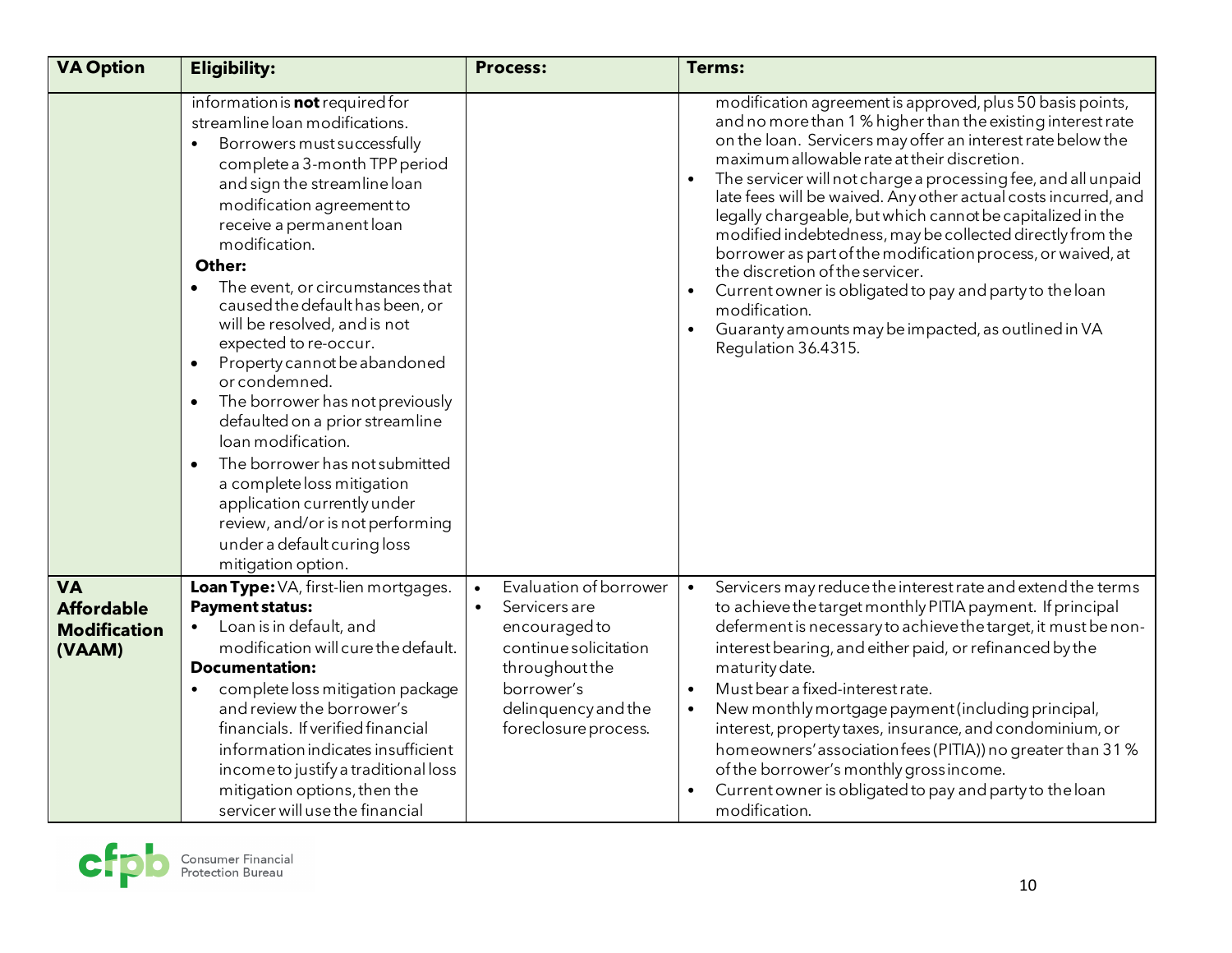| <b>VA Option</b>                       | <b>Eligibility:</b>                                                                                                                                                                                                                                                                                                                                                                                                                                                                                                                                                                                                                                                                                                                                                                                                                                                                                                                                  | <b>Process:</b>                                                                                                                                                                                                                                                                                     | <b>Terms:</b>                                                                                                                                                                                                                                                                                                                                                                                                                                                                                                                                                                                                                                                                    |
|----------------------------------------|------------------------------------------------------------------------------------------------------------------------------------------------------------------------------------------------------------------------------------------------------------------------------------------------------------------------------------------------------------------------------------------------------------------------------------------------------------------------------------------------------------------------------------------------------------------------------------------------------------------------------------------------------------------------------------------------------------------------------------------------------------------------------------------------------------------------------------------------------------------------------------------------------------------------------------------------------|-----------------------------------------------------------------------------------------------------------------------------------------------------------------------------------------------------------------------------------------------------------------------------------------------------|----------------------------------------------------------------------------------------------------------------------------------------------------------------------------------------------------------------------------------------------------------------------------------------------------------------------------------------------------------------------------------------------------------------------------------------------------------------------------------------------------------------------------------------------------------------------------------------------------------------------------------------------------------------------------------|
|                                        | information obtained to evaluate<br>the possibility of an affordable<br>modification.<br>Other:<br>The reason for default is resolved<br>$\bullet$<br>prior to the modification.<br>Property cannot be abandoned<br>$\bullet$<br>or condemned.                                                                                                                                                                                                                                                                                                                                                                                                                                                                                                                                                                                                                                                                                                       |                                                                                                                                                                                                                                                                                                     | Guaranty amounts may be impacted, as outlined in VA<br>Regulation 36.4315.                                                                                                                                                                                                                                                                                                                                                                                                                                                                                                                                                                                                       |
| <b>Disaster</b><br><b>Modification</b> | Loan Type: VA, first-lien mortgages.<br><b>Payment status:</b><br>The mortgage loan was not more<br>$\bullet$<br>than 30 days past due at the time<br>of the disaster.<br>The mortgage loan is at least 60<br>$\bullet$<br>days delinquent after the disaster<br>forbearance period has ended.<br><b>Documentation:</b> Servicer evaluation<br>of the borrower's financial<br>information is <b>not</b> required for a<br>disaster modification.<br>Other:<br>The event, or circumstances that<br>caused the default has been, or<br>will be resolved, and is not<br>expected to re-occur.<br>Property cannot be abandoned<br>$\bullet$<br>or condemned.<br>The borrower has been<br>$\bullet$<br>impacted by a federally-declared<br>disaster.<br>The borrower has not submitted<br>$\bullet$<br>a complete loss mitigation<br>application currently under<br>review, and/or is not performing<br>under a default curing loss<br>mitigation option. | Borrower must<br>$\bullet$<br>successfully complete a<br>trial payment plan.<br>Servicers are<br>$\bullet$<br>encouraged to<br>continue solicitation<br>throughout the<br>borrower's<br>delinquency and the<br>foreclosure process, up<br>to 12 months after the<br>federally-declared<br>disaster. | Must bear a fixed-interest rate. The rate must not exceed the<br>$\bullet$<br>weekly Freddie Mac Primary Mortgage Market Survey Rate<br>for 30-year fixed rate conforming mortgages, rounded to the<br>nearest one-eighth of one % (0.125%), as of the date the<br>modification agreement is approved, plus 50 basis points,<br>and no more than 1 % higher than the existing interest rate<br>on the loan. Servicers may offer an interest rate below the<br>maximum allowable rate at their discretion.<br>Current owner is obligated to pay and party to the loan<br>$\bullet$<br>modification.<br>Guaranty amounts may be impacted, as outlined in VA<br>Regulation 36.4315. |

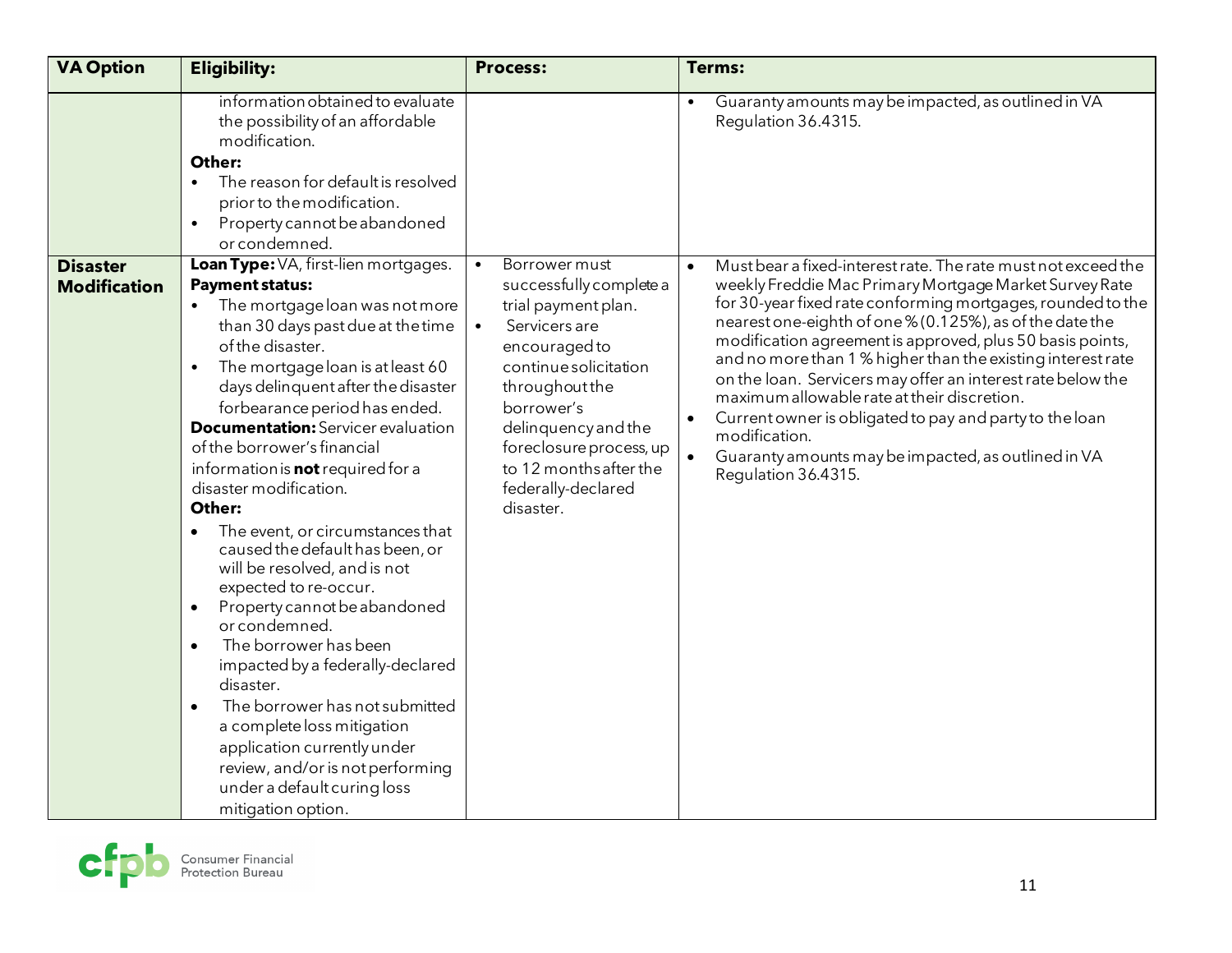| <b>VA Option</b>                                        | <b>Eligibility:</b>                                                                                                                                                                                                                                                                                                                                                                                                                                                                                                                                                                                                                                                                                                                                                                                                                                             | <b>Process:</b>                                                                                                                                                                                                                         | <b>Terms:</b>                                                                                                                                                                                                                                                                                                                                                                                                                                                                                                                                                                                                                                                                                                                                                                                                                                                                                                                                                            |
|---------------------------------------------------------|-----------------------------------------------------------------------------------------------------------------------------------------------------------------------------------------------------------------------------------------------------------------------------------------------------------------------------------------------------------------------------------------------------------------------------------------------------------------------------------------------------------------------------------------------------------------------------------------------------------------------------------------------------------------------------------------------------------------------------------------------------------------------------------------------------------------------------------------------------------------|-----------------------------------------------------------------------------------------------------------------------------------------------------------------------------------------------------------------------------------------|--------------------------------------------------------------------------------------------------------------------------------------------------------------------------------------------------------------------------------------------------------------------------------------------------------------------------------------------------------------------------------------------------------------------------------------------------------------------------------------------------------------------------------------------------------------------------------------------------------------------------------------------------------------------------------------------------------------------------------------------------------------------------------------------------------------------------------------------------------------------------------------------------------------------------------------------------------------------------|
|                                                         | Note: Disaster modifications are<br>exempted from the following<br>requirements:<br>• At least 12 monthly payments<br>have been paid since the closing<br>date of the loan<br>A loan has not been modified<br>$\bullet$<br>more than once in a 3-year<br>period or more than 3 times<br>during the life of the loan.                                                                                                                                                                                                                                                                                                                                                                                                                                                                                                                                            |                                                                                                                                                                                                                                         |                                                                                                                                                                                                                                                                                                                                                                                                                                                                                                                                                                                                                                                                                                                                                                                                                                                                                                                                                                          |
| <b>Disaster</b><br><b>Extend</b><br><b>Modification</b> | Loan Type: VA, first-lien mortgages.<br><b>Payment status:</b><br>The mortgage loan was not more<br>than 30 days past due at the time<br>of the disaster.<br>The mortgage loan is at least 60<br>days delinquent after the disaster<br>forbearance period has ended.<br>(servicers may offer a disaster<br>modification to a borrower prior<br>to the expiration of the<br>forbearance period if clear<br>evidence exists that the borrower<br>is ready to resume monthly<br>installments)<br><b>Documentation:</b><br>Servicer evaluation of the<br>$\bullet$<br>borrower's financial information<br>is not required for a disaster<br>modification.<br>Other:<br>The borrower has been impacted<br>$\bullet$<br>by a federally-declared disaster.<br>The borrower has not submitted<br>$\bullet$<br>a complete loss mitigation<br>application currently under | Servicers are<br>$\bullet$<br>encouraged to<br>continue solicitation<br>throughout the<br>borrower's<br>delinquency and the<br>foreclosure process, up<br>to 12 months after the<br>federally-declared<br>disaster.<br>No TPP required. | The rate must not exceed the borrower's current interest rate.<br>The desired result is that borrowers can resume the same regular<br>monthly installments without feeling as though they have been<br>financially penalized due to a disaster.<br>the terms of the loan are extended by the equal number of<br>$\bullet$<br>months the loan is delinquent due to the disaster. For<br>example, if the loan is 4-months delinquent, the loan term<br>may only be extended by 4 months. The limit of the term<br>extension is 12-months, without prior approval from VA.<br>The modification does not raise the borrower's current<br>$\bullet$<br>interest rate or monthly principal and interest amounts.<br>Servicer waives the delinquent interest.<br>$\bullet$<br>The servicer may re-amortize the loan, if necessary, to meet<br>any investor restrictions, as long as the new monthly<br>payment is the same as, or less than the current monthly<br>installment. |

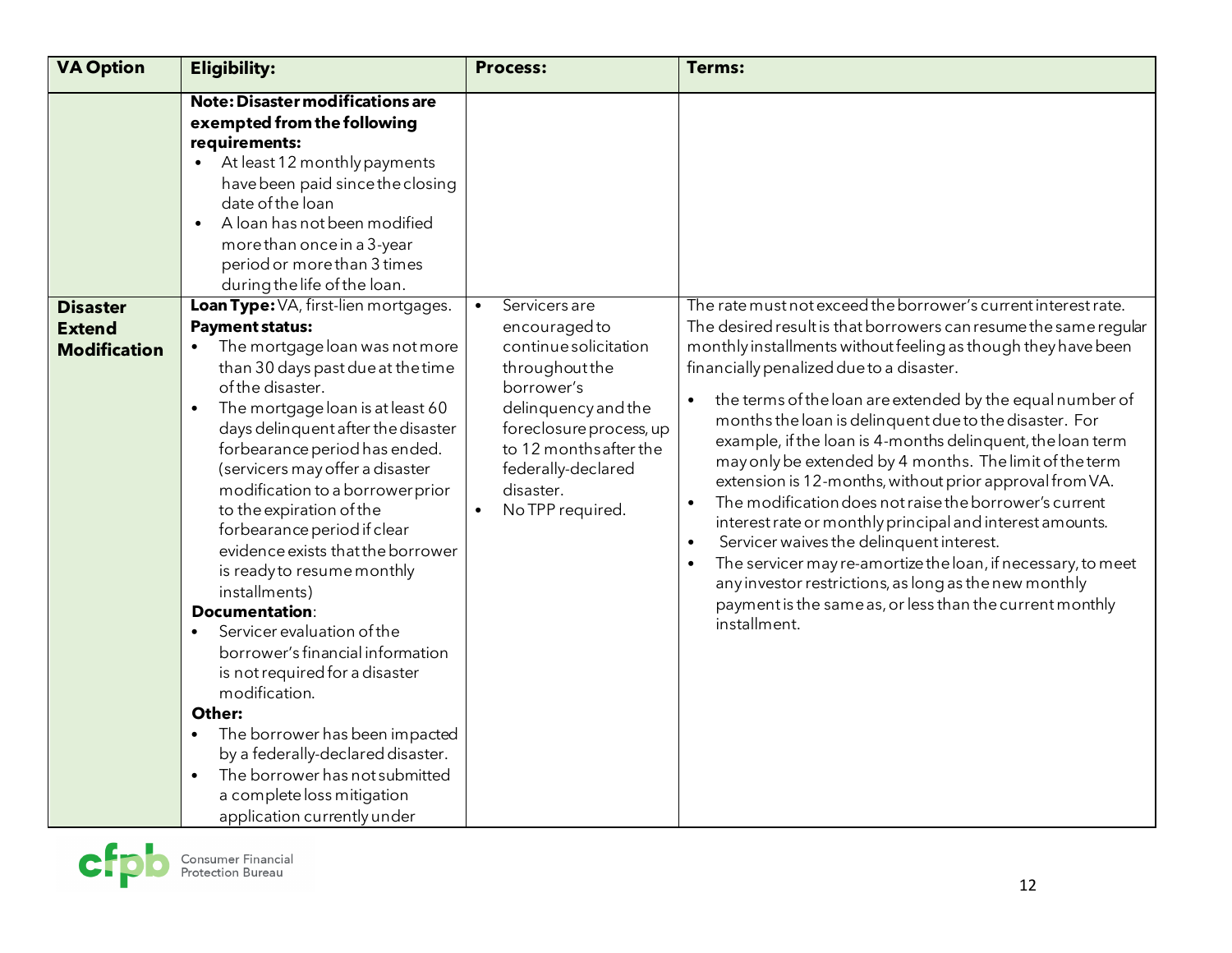| <b>VA Option</b>                    | <b>Eligibility:</b>                                                                                                                                                                                                                                                                                                                                                                                                                                                                                                                                                                                                                       | <b>Process:</b>                                                                                                                                                   | <b>Terms:</b>                                                                                                                                                                                                                                                                                                                                                                                                                                                                                                                                                                                                                                                                                                                                                                                                                                                                                                                                                                                                                                                                                                                                                                                                                                                                                 |
|-------------------------------------|-------------------------------------------------------------------------------------------------------------------------------------------------------------------------------------------------------------------------------------------------------------------------------------------------------------------------------------------------------------------------------------------------------------------------------------------------------------------------------------------------------------------------------------------------------------------------------------------------------------------------------------------|-------------------------------------------------------------------------------------------------------------------------------------------------------------------|-----------------------------------------------------------------------------------------------------------------------------------------------------------------------------------------------------------------------------------------------------------------------------------------------------------------------------------------------------------------------------------------------------------------------------------------------------------------------------------------------------------------------------------------------------------------------------------------------------------------------------------------------------------------------------------------------------------------------------------------------------------------------------------------------------------------------------------------------------------------------------------------------------------------------------------------------------------------------------------------------------------------------------------------------------------------------------------------------------------------------------------------------------------------------------------------------------------------------------------------------------------------------------------------------|
|                                     | review, and/or is not performing<br>under a default curing loss<br>mitigation option.                                                                                                                                                                                                                                                                                                                                                                                                                                                                                                                                                     |                                                                                                                                                                   |                                                                                                                                                                                                                                                                                                                                                                                                                                                                                                                                                                                                                                                                                                                                                                                                                                                                                                                                                                                                                                                                                                                                                                                                                                                                                               |
|                                     | <b>Note: Disaster extended</b><br>modifications are exempted from<br>the following requirements: in 38<br>C.F.R. 36.4315:<br>At least 12 monthly payments<br>$\bullet$<br>have been paid since the<br>closing date of the loan.<br>A loan has not been modified<br>$\bullet$<br>more than once in a 3-year<br>period or more than 3 times<br>during the life of the loan.                                                                                                                                                                                                                                                                 |                                                                                                                                                                   |                                                                                                                                                                                                                                                                                                                                                                                                                                                                                                                                                                                                                                                                                                                                                                                                                                                                                                                                                                                                                                                                                                                                                                                                                                                                                               |
| <b>COVID-19</b><br><b>Deferment</b> | Loan Type: VA, first lien mortgages<br><b>Payment Status:</b><br>The borrower was either current<br>$\bullet$<br>or less than 30 days past due on<br>March 1, 2020<br>The borrower can resume making<br>scheduled monthly payments, on<br>time and in full, and that the<br>veteran occupies the secured<br>property<br><b>Documentation:</b><br>The servicer determines that the<br>$\bullet$<br>veteran's monthly residual<br>income, as described in §<br>36.4340(e), will be adequate to<br>meet living expenses after<br>estimated monthly shelter<br>expenses have been paid and<br>other monthly obligations have<br>been met; and | The servicer must<br>$\bullet$<br>submit the application<br>no later than 90 days<br>after the date the<br>borrower exits the<br><b>CARES Act</b><br>forbearance. | Must waive late charges and fees that were incurred<br>$\bullet$<br>between March 1, 2020, and the date the borrower entered<br>the CARES Act for bearance.<br>The amount of the deferment that VA will pay to the servicer<br>may not exceed 15% of the unpaid principal balance of the<br>guaranteed loan, as of the date the veteran entered into a<br>CARES Act for bearance.<br>Notwithstanding subparagraph (1), a veteran or servicer may<br>opt to reduce the amount of the CARES Act indebtedness,<br>such that the amount of deferment would not exceed the<br>15% cap described in paragraph(c);<br>All loan documents must be fully executed no later than 60<br>$\bullet$<br>days after the veteran exits the CARES Act forbearance.<br>The servicer must not charge any fee in connection with the<br>program, except that the veteran may pay the actual amount<br>of recording fees, recording taxes, or other charges levied<br>by the recording authority.<br>The interest rate on the loan created by the note and security<br>$\bullet$<br>instrument must be fixed at 1.00 % per annum;<br>Monthly payments are automatically deferred for the first<br>five years of the loan, meaning that there is no payment due<br>to the Secretary during the period of deferment; |

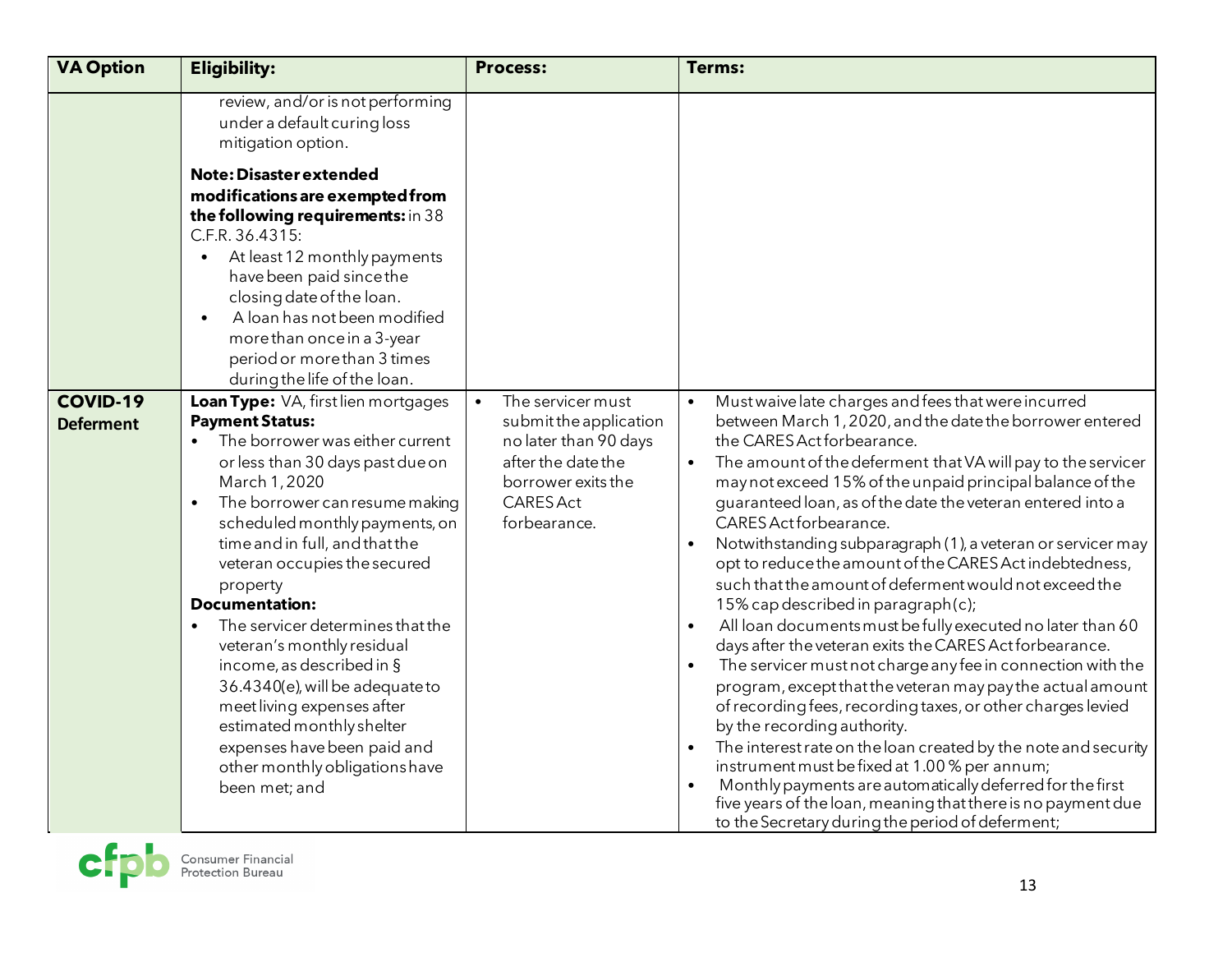| <b>VA Option</b> | <b>Eligibility:</b>                                                                                                                                                                             | <b>Process:</b> | Terms:                                                                                                                                                                                                                                                                                                                                                                                                                                                                                                                                                                                                                                                                                                                                                                                          |
|------------------|-------------------------------------------------------------------------------------------------------------------------------------------------------------------------------------------------|-----------------|-------------------------------------------------------------------------------------------------------------------------------------------------------------------------------------------------------------------------------------------------------------------------------------------------------------------------------------------------------------------------------------------------------------------------------------------------------------------------------------------------------------------------------------------------------------------------------------------------------------------------------------------------------------------------------------------------------------------------------------------------------------------------------------------------|
|                  | The veteran executes all loan<br>documents necessary to establish<br>an obligation to repay the<br>deferred amount<br>Other:<br>VA will pay only one deferment<br>payment per loan and borrower |                 | Interest will accrue on the loan during such deferment;<br>A borrower may, without premium or fee, make payments<br>during such deferment for the entire indebtedness, or any<br>portion thereof provided that such portion is not less than<br>the amount of one monthly payment;<br>The term of the loan must be ten years;<br>The loan shall be amortized fully within the term of the loan<br>in accordance with any generally recognized plan of<br>amortization requiring approximately equal monthly<br>payments; and<br>Repayment in full is required immediately upon-<br>the veteran's transfer of title to the property; or<br>$\circ$<br>the refinancing, or payment in full otherwise, of<br>$\circ$<br>the quaranteed loan with which the partial claim<br>payment is associated. |

<span id="page-13-0"></span>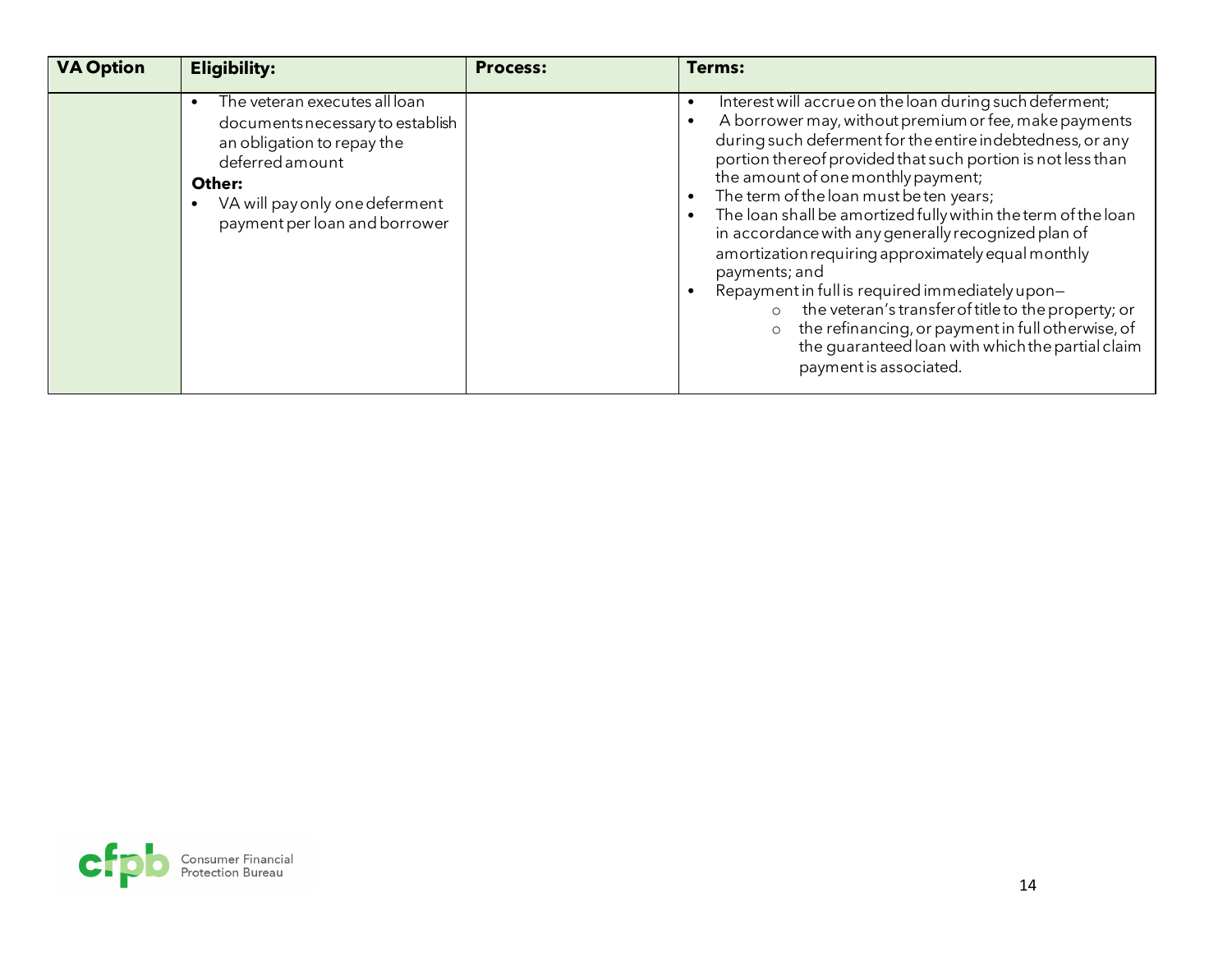### **United States Department of Agriculture (USDA)** (Confirmed 11/12) **Useful Links:**

- [Rural Development COVID-19 Response Page](https://www.rd.usda.gov/coronavirus)
- [Loan Technical Handbook, Chapter 18: Servicing Loans with Repayment Problems](https://www.rd.usda.gov/sites/default/files/3555-1chapter18.pdf)

| <b>USDA Option</b>                                                                                                                                                                                                 | <b>Eligibility:</b>                                                                                                                                                                                                                                                                                                                                                                                                                                                               | <b>Process:</b>                                                                                                                                           | <b>Terms:</b>                                                                                                                                                                                                                                                                                                                                                                                                                                                                                                                                                                                                                                                                                                                                                                                                                                                                                                                                                                                                                                                                                                                                                                                                                                                                                                                                                                                                                                                                                                                                                                                                                           |
|--------------------------------------------------------------------------------------------------------------------------------------------------------------------------------------------------------------------|-----------------------------------------------------------------------------------------------------------------------------------------------------------------------------------------------------------------------------------------------------------------------------------------------------------------------------------------------------------------------------------------------------------------------------------------------------------------------------------|-----------------------------------------------------------------------------------------------------------------------------------------------------------|-----------------------------------------------------------------------------------------------------------------------------------------------------------------------------------------------------------------------------------------------------------------------------------------------------------------------------------------------------------------------------------------------------------------------------------------------------------------------------------------------------------------------------------------------------------------------------------------------------------------------------------------------------------------------------------------------------------------------------------------------------------------------------------------------------------------------------------------------------------------------------------------------------------------------------------------------------------------------------------------------------------------------------------------------------------------------------------------------------------------------------------------------------------------------------------------------------------------------------------------------------------------------------------------------------------------------------------------------------------------------------------------------------------------------------------------------------------------------------------------------------------------------------------------------------------------------------------------------------------------------------------------|
| <b>Special Relief</b><br><b>Measures:</b><br><b>Term</b><br><b>Extension</b><br><b>Capitalization</b><br>of<br>delinquency<br>and Term<br><b>Extension</b><br><b>Mortgage</b><br><b>Recovery</b><br><b>Advance</b> | Loan Type: USDA, first-lien, owner-<br>occupied mortgage.<br><b>Payment status:</b><br>The loan was current or less than<br>$\bullet$<br>thirty (30) days past due as of<br>March 1st<br><b>Documentation:</b><br>The servicer receives verification<br>the hardship (employment and/or<br>property) has been resolved; and<br>Other:<br>Total modified mortgage principal<br>$\bullet$<br>and interest payment is less than or<br>equal to the payment prior to<br>modification. | The Servicer should<br>evaluate the borrower<br>for all three options<br>and offer the solution<br>that provides the best<br>outcome for the<br>borrower. | Term Extension: If the servicer determines the<br>$\bullet$<br>borrower can maintain the current contractual payment<br>including any escrow shortage created by<br>advancements during the forbearance period, spread<br>over 60 months, the loan term may be extended an<br>equal number of months to the term of the forbearance<br>provided. Any interest accrued during the forbearance<br>period should be waived and the servicer may re-<br>amortize the loan, if necessary, to meet any investor<br>restrictions.<br>Capitalization of Delinquency and Term Extension: If<br>$\bullet$<br>the borrower can maintain the current contractual<br>payment but cannot manage the additional escrow<br>repayment amount, the servicer may offer a "Cap and<br>Extend Modification" with the following terms:<br>Capitalize the accumulated arrearages and<br>$\circ$<br>eligible unreimbursed servicer advances, fees<br>and costs into the modified mortgage balance;<br>Extend term for a total of up to 360 months;<br>$\circ$<br>Reduce rate down to no greater than 50 basis<br>$\circ$<br>points greater than the most recent Freddie Mac<br>Weekly Primary Mortgage Market Survey (PMMS)<br>Rate for 30-year fixed-rate conforming mortgages<br>(US Average), rounded to the nearest one-eighth<br>of one %age (0.125%), as of the date a plan is<br>offered to the borrower; and<br>The borrowers post modified PITIA payment must<br>$\circ$<br>be equal to or less than their payment prior to the<br>disaster.<br>Mortgage Recovery Advance: The servicer may utilize<br>a Mortgage Recovery Advance (MRA) to settle the |

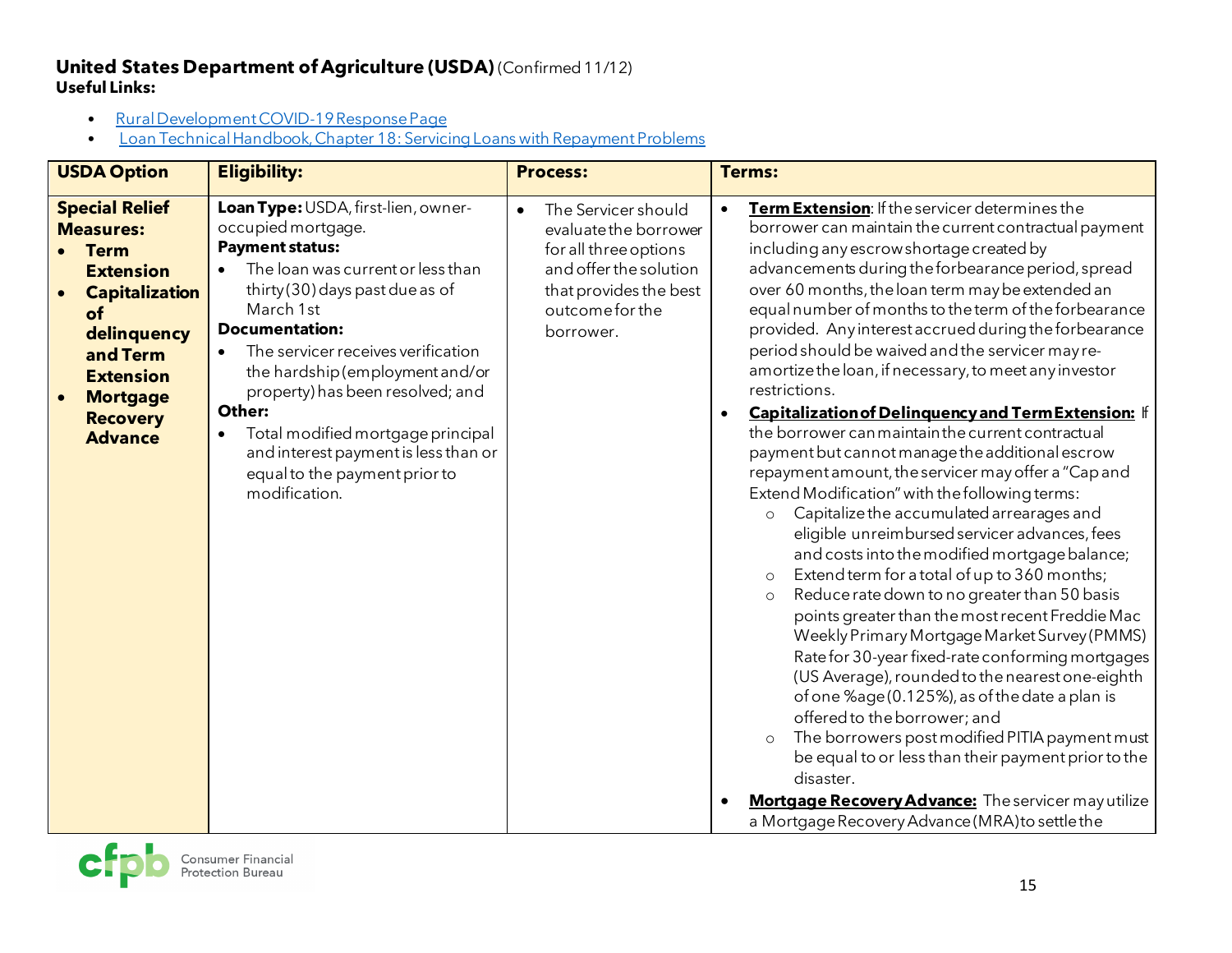| <b>USDA Option</b>                                                                             | <b>Eligibility:</b>                                                                                                                                                                                                                                                                                                   | <b>Process:</b>                                                                                                                                    | <b>Terms:</b>                                                                                                                                                                                                                                                                                                                                                                                                                                                                                                                                                                                                                                                                                                                                                                                                                                                                                                                                                                                                                                                                                                                                                                                                                                                                                                                                                                                   |
|------------------------------------------------------------------------------------------------|-----------------------------------------------------------------------------------------------------------------------------------------------------------------------------------------------------------------------------------------------------------------------------------------------------------------------|----------------------------------------------------------------------------------------------------------------------------------------------------|-------------------------------------------------------------------------------------------------------------------------------------------------------------------------------------------------------------------------------------------------------------------------------------------------------------------------------------------------------------------------------------------------------------------------------------------------------------------------------------------------------------------------------------------------------------------------------------------------------------------------------------------------------------------------------------------------------------------------------------------------------------------------------------------------------------------------------------------------------------------------------------------------------------------------------------------------------------------------------------------------------------------------------------------------------------------------------------------------------------------------------------------------------------------------------------------------------------------------------------------------------------------------------------------------------------------------------------------------------------------------------------------------|
|                                                                                                |                                                                                                                                                                                                                                                                                                                       |                                                                                                                                                    | borrower delinquency and bring the borrower current.<br>The MRA is limited to an amount no greater than what is<br>necessary to resolve any accumulated interest and<br>unreimbursed servicer advances made during the<br>forbearance and must meet all other requirements as<br>explained in section 5.K of the Loss Mitigation Guide<br>found in Attachment 18A.                                                                                                                                                                                                                                                                                                                                                                                                                                                                                                                                                                                                                                                                                                                                                                                                                                                                                                                                                                                                                              |
| Loan<br><b>Modification</b><br>1. Can be<br>combined with<br>a partial claim<br>if appropriate | Loan Type: USDA, first-lien, owner-<br>occupied mortgage.<br><b>Payment status:</b><br>2. Loan is in default or imminent<br>default (30+ days past due).<br><b>Documentation:</b><br>Documentation detailing their<br>involuntary inability to<br>pay/hardship.<br>Income documentation.<br>Credit Report.<br>$\circ$ | Property eligibility<br>$\bullet$<br>borrower eligibility<br>$\bullet$<br>Financial analysis<br>$\bullet$<br>Complete<br>$\bullet$<br>modification | The modification results in a fixed-rate fully amortizing<br>loan.<br>The modified interest rate can't exceed the current<br>market rate.<br>The modification brings the loan current.<br>$\bullet$<br>Calculate the target payment as 31% of the verified<br>gross monthly income.<br>Loan Modification options shall be used in the following<br>order<br>to bring the borrowers mortgage payment (PITIA) to as<br>close as possible to the target payment:<br>1. Capitalize all delinquent costs or fees.<br>2. Reduce interest rate to a level at or below the<br>maximum allowable rate as defined by The Agency.<br>3. If the target payment is unable to be achieved with<br>rate reduction alone, the servicer shall extend the<br>term in one-month increments, up to a maximum of<br>360 months until one of the following is achieved:<br>a. The mortgage payment is at or below the target and the<br>payment has been reduced a minimum of ten %; or b. The<br>mortgage payment is at or below the target and the term<br>has been extended to the cap of 360 months.<br>4. If the servicer has completed all steps of the<br>traditional modification and the target payment is<br>unable to be achieved, they may continue with<br>Special Servicing Options.<br>5. If the servicer determines that the borrower is not<br>eligible for Special Servicing Options a modification |